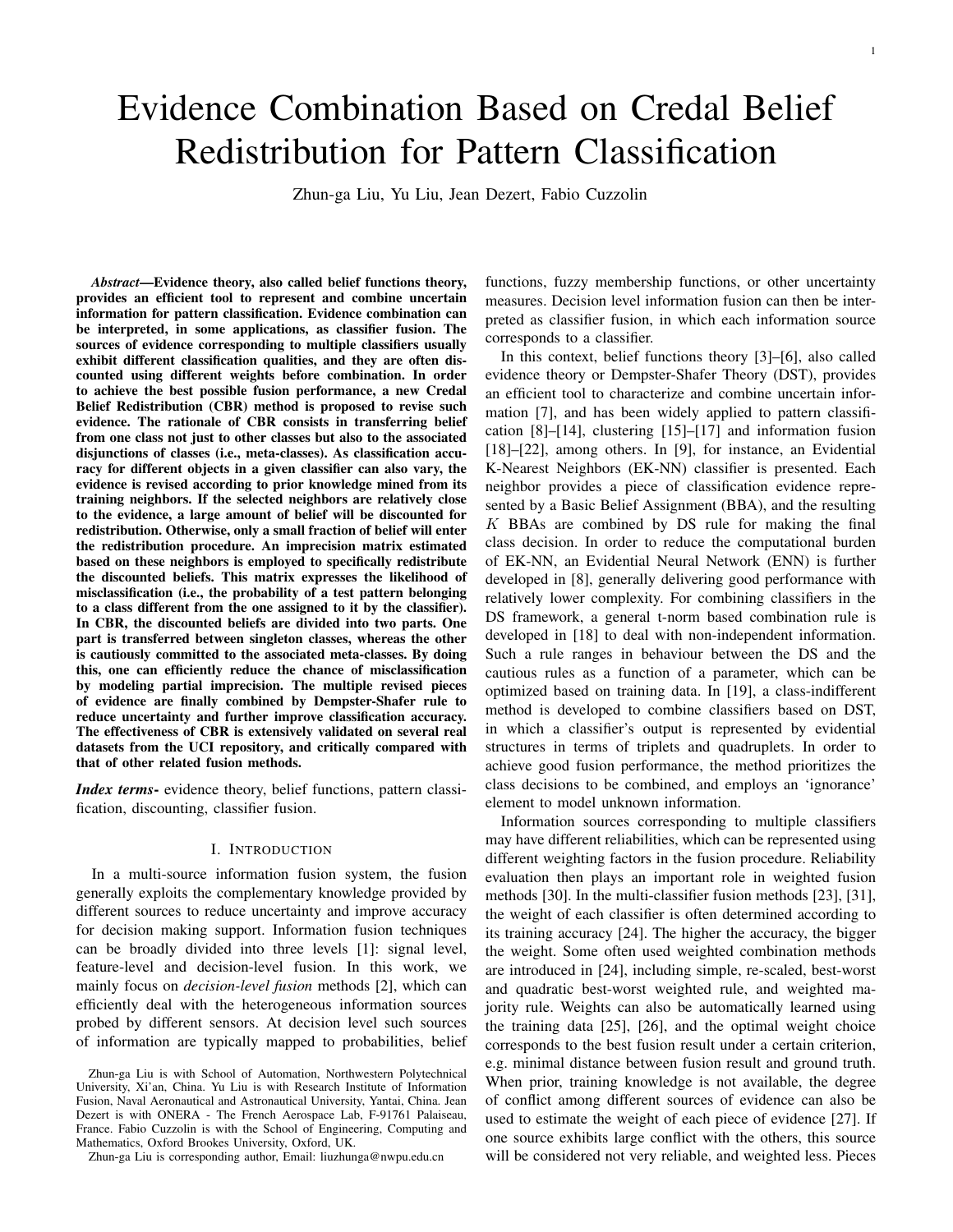of evidence consistent with the others will be assigned larger weights [28]. Conflict can be measured based on evidential distance or other similar metrics [29], [32], [33].

Once the weight of each classifier output (i.e., each basic belief assignment) is determined, weighted combination methods can be applied. In the traditional weighted averaging rule, the mean of the different pieces of evidence with different weights is calculated [34]. In Shafer's classical evidence discounting operation [3], part of the belief on each class is assigned to the whole universe of possible classes ('discounted') in proportion to the weight of the corresponding evidence, and the 'ignorance' element (the whole universe or 'frame', in Shafer's approach) plays a neutral role in the fusion process. Such traditional discounting strategies are mainly used to tune the influence of each source on the fusion result, but they cannot improve the accuracy of each source, because the belief/probability of each class is proportionally decreased or increased in the discounting procedure. As a response, contextual discounting [35] has been developed, as an extension of classical discounting, to take into account more refined reliability knowledge. A discount rate vector is used to represent the degrees of belief in sensor reliability in different conditions. Such a vector can be learnt by error minimization in the labeled data space. In a previous work [26], some of us have also developed a weighted evidence combination method for multiple classifiers. In [26], an iterative optimization strategy is presented to seek the proper weighting factors (including classifier weight, pattern weight, etc) by minimizing the distances between combination results and ground truth over the whole training set. For decision making support, a cautious rule is introduced. Any pattern hard to classify in terms of fusion results is assigned to a set of classes, as partial imprecision open to be refined by other techniques is considered preferable to definite errors in some applications. In [26], reliability is estimated using the entire training data, and classification results produced by the same classifier on different patterns have the same reliability.

For a given classifier, however, classification results for different patterns may also have different reliabilities. For example, patterns in the center of the region spanned by a class are usually more accurately classified than those lying in areas where several classes overlap. In [36], a contextual reliability evaluation method is developed for classifier fusion based on the concepts of 'inner' and 'relative' reliability. The inner reliability reflecting the quality of each classifier is evaluated based on the neighborhoods of each pattern, and it can be used to revise the classifier output by discounting some beliefs in favour of partial ignorance. Relative reliability is calculated based on an incompatibility measure among classifiers. Classical evidence discounting is applied using relative reliability to reduce conflict. Dempster's rule is finally employed to combine the discounted classifier outputs for final classification. Unfortunately, pattern attribute information may be unavailable in some applications, in which the fusion core only has at disposal decision-level knowledge coming from different sources. Moreover, the neighborhoods used to evaluate inner reliability may or may not represent well the test pattern to classify. Therefore, inner reliability so defined cannot be completely trusted for discounting purposes.

#### *A. Contributions*

In order to achieve the best possible fusion performance, a new Credal Beliefs Redistribution (CBR) method is proposed for combining classifiers. In CBR, the quality of each classifier output, represented by a BBA **m**, is evaluated based on its training neighbors. If these neighbors are very close to **m**, this indicates that they are likely to provide important prior knowledge for BBA correction, and a large proportion of belief is redistributed. Otherwise, the proportion of belief entering the redistribution process is small. Belief is redistributed based on an imprecision matrix Φ, which is estimated based on the local structure of the neighborhood. Entry  $\phi_{i,j}$  in  $\Phi$  represents the prior probability of the pattern to belong to class  $\omega_i$  when classified as  $\omega_j$  by the classifier at hand, thus encoding the degree to which the classifier is undecided/confused between classes  $\omega_i$  and  $\omega_j$ .

As part of the proposed Credal Beliefs Redistribution approach, both an 'optimistic' and a 'pessimistic' redistribution strategy are presented. As a function of the imprecision matrix, belief can be directly transferred among different singleton classes following the optimistic strategy. CBR also allows belief to be transferred from a single class (e.g.,  $\omega_i$ ) to a meta-class containing it (e.g., the disjunction of two classes  $\omega_i \cup \omega_j$  in a more pessimistic/cautious way. A balance parameter allows CBR to provide a reasonable trade-off between preserving the specificity of the revised BBA and mitigating the risk of mistaken BBA revisions whenever the imprecision matrix is not completely reliable.

## *B. Paper outline*

This paper is organized as follows. The basics of evidence theory are briefly introduced in next Section. The Credal Belief Redistribution method is detailed in Section III. In section IV, suitable experiments are presented to test CBR's performance, in comparison with the state of the art. Conclusions are provided in section V.

#### II. BASICS OF EVIDENCE THEORY

Evidence theory [3] is a general theory for reasoning under uncertainty, based on the notion of *belief function*. Belief functions assume a *frame of discernment*  $\Omega = {\omega_1, \ldots, \omega_c}$ , which consists of a finite discrete set of mutually exclusive and exhaustive hypotheses – in our case, these correspond to the possible classes.

A *Basic Belief Assignment* (BBA) is defined over the power set  $2^{\Omega}$  of  $\Omega$ , which collects all the subsets of  $\Omega$ . For example, if  $\Omega = {\omega_1, \omega_2, \omega_3}$ , then  $2^{\Omega} = {\emptyset, \omega_1, \omega_2, \omega_3, \omega_1 \cup \omega_2, \omega_1 \cup \omega_3}$  $\omega_3, \omega_2 \cup \omega_3, \Omega$ . A BBA is then a function  $m(.)$  from  $2^{\Omega}$  to [0*,* 1], which satisfies the following constraints:

$$
\begin{cases} \sum_{A \in 2^{\Omega}} m(A) = 1\\ m(\emptyset) = 0. \end{cases}
$$
 (1)

*A* is called a *focal element* of  $m(.)$  if  $m(A) > 0$ . When the cardinality  $|A|$  of *A* is greater than 2 ( $|A| \ge 2$ ), *A* is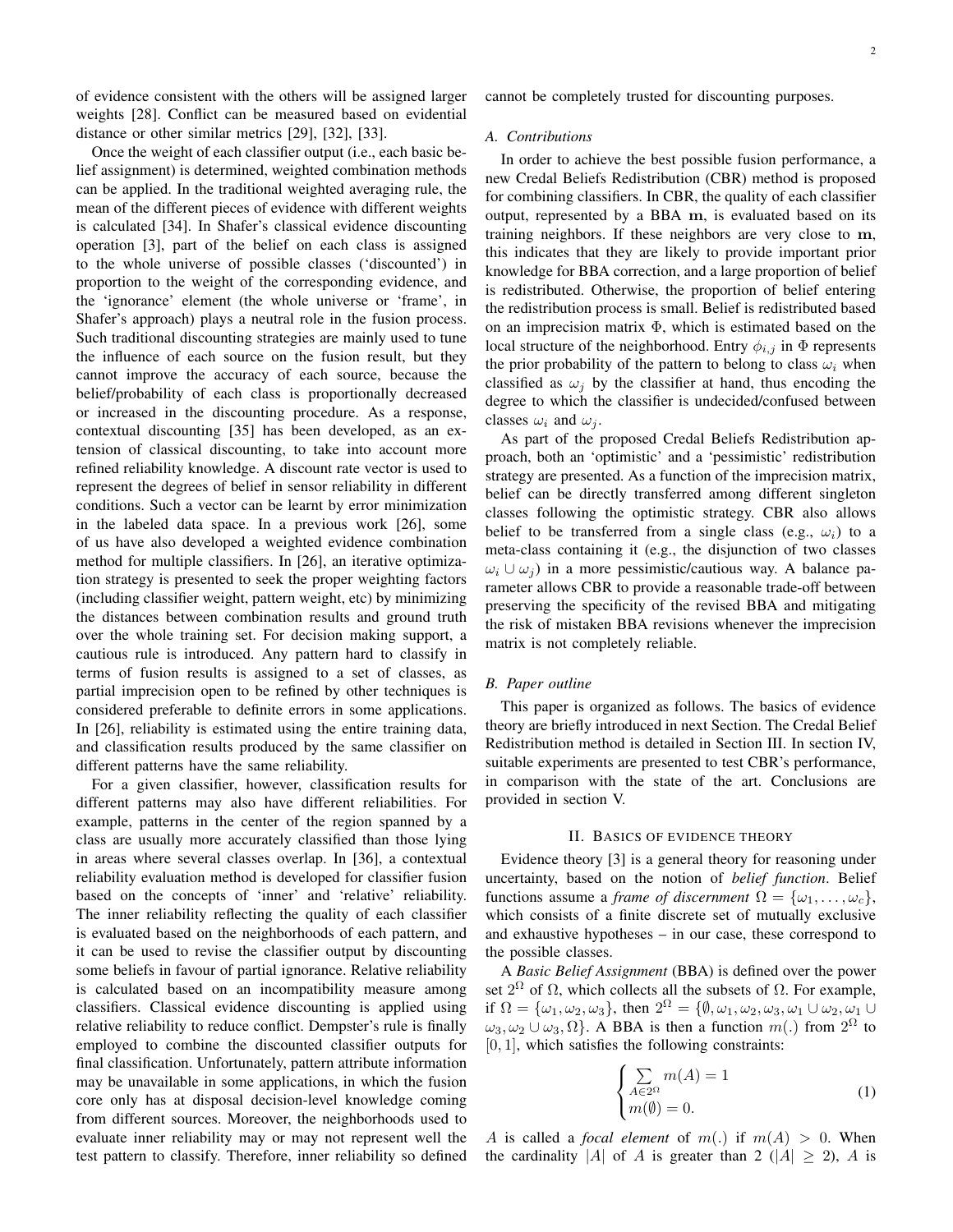called *meta-element* here. A *Bayesian* BBA is such that all its focal elements are singletons elements of the frame of discernment. In this case, the Bayesian BBA is homogeneous to a (subjective) probability measure. If the focal elements of a BBA just consist of the singleton elements and of the 'ignorance' element Ω, the BBA is called *simple*.

In a classification context  $m(A)$ , the 'mass' of *A*, can be interpreted as the degree of classification of the object at hand associated with *A*. If  $|A| \ge 2$  (e.g.  $A = \omega_i \cup \omega_j$ ),  $m(A)$  also reflects a classifier's degree of confusion among elements of *A* (e.g.  $\omega_i, \omega_j$ ). The quantity  $m(\Omega)$  measures total ignorance, i.e., the reluctance to commit the object to any particular class.

Please note that multi-label learning, the situation in which the object to classify can simultaneously belong to multiple classes (i.e., a set of classes) is not considered in this work. In this paper it is assumed that the object truly belongs to only one class, and that a set of classes (a meta-element, or meta-class) reflects imprecision in the classification under the framework of belief functions. Any meta-element *A* implies that the object is likely to belong to one of the classes in *A*, but that the true class of the object cannot be resolved.

The *belief function Bel*(*.*) and *plausibility function Pl*(*.*) associated with a BBA *m*(*.*) are defined as

$$
Bel(A) = \sum_{B \subseteq A} m(B); \quad Pl(A) = \sum_{B \cap A \neq \emptyset} m(B) \quad \forall A \in 2^{\Omega},
$$
\n(2)

and correspond to lower and upper bounds to the probability of the events *A*, respectively.

Multiple sources of evidence each represented by a BBA can be combined by *Dempster's rule* (here called DS rule for short). The DS combination of  $m_1, \ldots, m_n$  is defined by

$$
m_{DS}(A) = [\mathbf{m}_1 \oplus ... \oplus \mathbf{m}_n](A) = \frac{\sum_{i=1}^{n} \prod_{j=1}^{n} m_i(B_i)}{1 - \sum_{i=1}^{n} \prod_{j=1}^{n} m_i(C_i)}
$$
  
\n
$$
\bigcap_{i=1}^{n} C_i = \emptyset
$$
  
\n(3)

for  $A \neq \emptyset$ ,  $B_i$ ,  $C_i \in 2^{\Omega}$ , whereas  $m_{DS}(\emptyset) = 0$  for  $A = \emptyset$ .

DS rule is associative. Hence, multiple BBAs can be combined one by one, and the order of the combination has no influence on the final result. DS rule has been widely applied, but it should be approached with caution when the sources of evidence are highly in conflict, and in some special case even when conflict is low [37].

When the sources of evidence have different reliabilities, they can be discounted using their reliability value to reduce their weight in the fusion process. Given a BBA **m** with reliability (discounting factor) equal to  $\alpha$ , classical discounting [3], due to Shafer, yields:

$$
\begin{cases} \alpha_m(A) = \alpha \cdot m(A) & A \subset \Omega, A \neq \Omega, \\ \alpha_m(\Omega) = 1 - \alpha + \alpha \cdot m(\Omega). \end{cases}
$$
 (4)

It can be seen from Eq. (4) that the discounted beliefs are all committed to the ignorance element  $\Omega$  in proportion to the discounting factor. The smaller the reliability value  $\alpha$ ,

Such discounting operation is mainly used to tune the influence of each source of evidence during fusion, but it cannot improve its accuracy. Consider, for example, a source of evidence committing maximum belief to a specific class  $\omega_i$ , whereas the true class for the pattern at hand is  $\omega_j$ ,  $j \neq i$ . After traditional discounting (4), the maximum mass among all singleton classes remains on  $\omega_i$  (rather than on  $\omega_i$ ), no matter what the discounting factor is.

## III. CREDAL BELIEF REDISTRIBUTION METHOD FOR PATTERN CLASSIFICATION

Decision-level information fusion is widely used for target (pattern) classification [2]. In some applications, the fusion center just receives multiple independent information sources expressing the probabilities/beliefs of the object belonging to each class, and the original observation collecting the pattern's attributes is not available. Such information fusion system can be seen as combining multiple classification results for pattern classification.

Evidence theory as an important decision-level fusion method has been applied to classifier fusion for dealing with uncertain information [18], [19], with each classifier corresponding to one source of evidence. Classifier output can typically be represented by a probability (Bayesian BBA) or a simple BBA, including one additional 'ignorance' class. Therefore, in this work we mainly consider the combination of classification results in form of Bayesian or simple BBAs.

Classifiers (information sources) are usually diverse in nature. For instance, they might reach their classification results based on different attributes. Such diversity can provide complementary knowledge which is beneficial for fusion purposes. However, significant diversity is likely to cause high conflict among classifiers, leading different classifiers to make different decisions. In real applications, the classifiers to be combined generally have different 'qualities' (reliabilities).

In order to improve classification accuracy, we propose to estimate an imprecision matrix to characterize in a rather detailed, sophisticated way the reliability of a specific classification result, for a specific test pattern. The imprecision matrix is mined from the local structure of the training data around the test object, and then used to revise each classifier's output via Credal Belief Redistribution (CBR) before combination. This new method allows us to transfer belief from one class to either other singleton classes or to meta-classes. In such a way, the chance of poor classification results is mitigated by properly modeling partial imprecision, with the chance of it being further refined/clarified by combination with other classifiers carrying complementary knowledge.

#### *A. Notation and setting*

Let us consider multiple classifiers  $C_1, \ldots, C_n$  learnt from different attribute data. The outputs of these classifiers need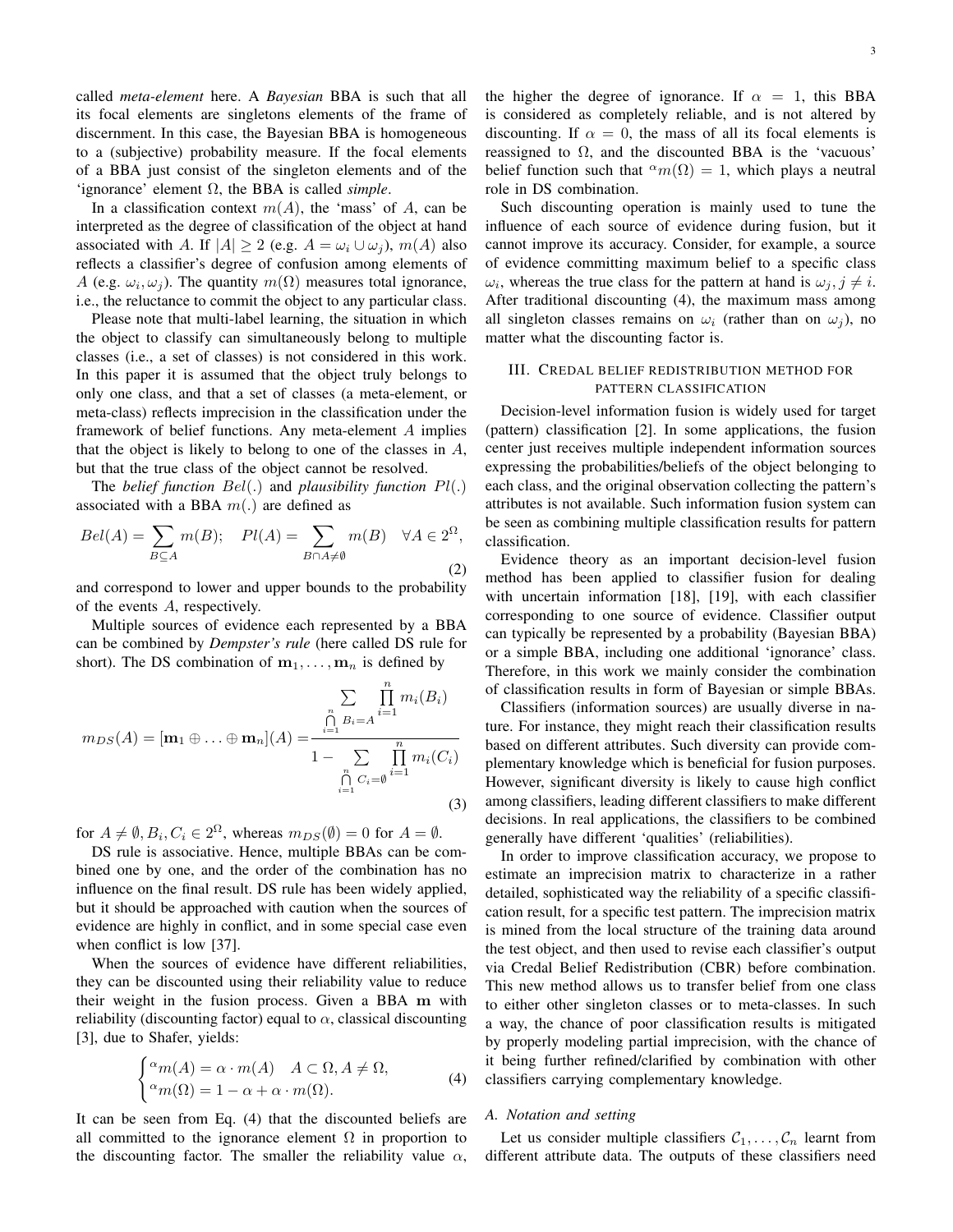to be combined for pattern classification over the frame of discernment  $\Omega = {\omega_1, \ldots, \omega_c}$  containing all possible classes.

Assume a training set of *s* labelled patterns is available. For each classifier  $C_l$ ,  $l = 1, ..., n$ , the result of the classification of pattern  $x_i$ ,  $i = 1, ..., s$ , is denoted by  $p_i = (p_{i,1}, ..., p_{i,c})$ , where  $p_{i,j} \triangleq p_i(\omega_j)$  represents the probability of  $\mathbf{x}_i$  being committed to class  $\omega_j$ . The true classification results on these *s* patterns are expressed by the vectors  $t_1, \ldots, t_s$ , such that  $t_i(\omega_j) = 1$  and  $t_i(\omega_q) = 0, g \neq j$  whenever the true class label of  $\mathbf{x}_i$  is  $\omega_j$ . For each classifier the outputs  $\mathbf{p}_i$ ,  $i = 1, \dots, s$  generated in correspondence to these *s* patterns are considered as training data, whereas the patterns themselves  $x_i$ ,  $i = 1, \ldots, s$ (the vectors of attribute values) are not used in the fusion.

Given a test pattern **y**, the probabilistic output of each classifier  $C_l$ ,  $l = 1, ..., n$  can be represented by a (Bayesian) BBA  $m_l$ ,  $l = 1, \ldots, n$ . The final classification of **y** will be determined by the combination of these BBAs. Since, as we said, each classifier is, in general, characterized by a different reliability level on the given classification task, and classifier accuracy may also vary across patterns, it is crucial to carefully evaluate the quality of the classification result for each target.

#### *B. Estimation of the imprecision matrix*

Let us see how to assess the quality of the classification result  $m_l$  produced by classifier  $C_l$ ,  $l = 1, ..., n$ . This is done by evaluating the nearest neighbors of  $m_l$  in the space of the training data (the outputs generated by the training patterns).

First, the *K* nearest neighbors (K-NN) of  $m_l$  are located, and denoted by  $\mathbf{p}_1, \ldots, \mathbf{p}_K$ , the corresponding ground truth vectors being  $\mathbf{t}_1, \ldots, \mathbf{t}_K$ . If the *K* selected neighbors are quite close to **m***<sup>l</sup>* , they may provide important prior knowledge for quality evaluation, according to which a large proportion of belief originally committed by  $m_l$  will be redistributed. If, however, **m***l*'s neighbors are not so close to it, the amount of belief to be redistributed will be small. Namely, the fraction of belief entering the redistribution procedure depends on the distances between **m***<sup>l</sup>* and its neighbors so defined. The larger the distance, the smaller the proportion and vice-versa. This fraction  $\alpha_l$ , called *discounting factor*, is computed as:

with

$$
\delta_l = \frac{\sum_{k=1}^{K} d_{lk}}{K \bar{d}}; \quad \bar{d} = \frac{1}{Ks} \sum_{i=1}^{s} \sum_{k=1}^{K} d_{ik},
$$

 $\alpha_l = e^{-\gamma_l \delta_l}$ 

where  $d_{lk} = ||\mathbf{m}_l - \mathbf{p}_k||$  is the Euclidean distance between  $\mathbf{m}_l$ and its neighbor  $\mathbf{p}_k$ ,  $d_{ik}$  is the distance between the training data  $\mathbf{p}_i$  and its  $k_{th}$  nearest neighbor.

The quantity  $\delta_l$  can be computed step by step as follows. Given  $\mathbf{m}_l$  and the *s* training datapoints  $\mathbf{p}_i$ ,  $i = 1, \ldots, s$ , we can find the K nearest neighbors of  $m_l$  and those of  $p_i$ ,  $i =$ 1*, . . . , s* in the training data space, respectively. The average distance between  $\mathbf{m}_l$  and its *K* neighbors is calculated as  $\bar{d}_l$  = ∑ *K*  $\sum_{k=1} d_{lk} / K$ . The average distance between  $p_i$  and its K-NN is

similarly calculated as  $\bar{d}_i = \sum_{i=1}^{K}$  $\sum_{k=1} d_{ik}/K$ . The mean value of the average distances from each training data to its  $K$  nearest neighbors is finally given by  $\bar{d} = \frac{1}{s} \sum_{i=1}^{s}$  $\sum_{i=1}^{5} \bar{d}_i$ . Summarising,  $\delta_l$ is thus the ratio between the mean distance of  $m_l$  to its  $K$ nearest neighbors and the mean distance between training data. This normalized distance measure is employed here to reduce the influence of the value of *K* and of data dispersion on the quality evaluation process.

Given the discounting factor (5), the discounted beliefs to be redistributed are given by:

$$
\mathbf{m}_{l1} = \alpha_l \mathbf{m}_l. \tag{6}
$$

The remaining fraction of belief is committed to each class as in the original BBA, namely:

$$
\mathbf{m}_{l2} = (1 - \alpha_l)\mathbf{m}_l. \tag{7}
$$

In classical discounting, the discounted beliefs are all committed to the total ignorance element  $\Omega$  as shown in Eq. (4). Such operation is mainly used to tune the influence of each piece of evidence in the combination, but it has no effect on its accuracy. In opposition, useful prior knowledge can be mined from a BBA's neighbors to revise the evidence it represents via belief redistribution. More precisely, if the majority of the *K* neighbors of BBA  $m_l$  with ground truth label  $\omega_j$  are strongly committed to  $\omega_i$  by a classifier, this indicates that the prior probability that the pattern truly belongs to  $\omega_j$ , while it is actually classified as  $\omega_i$ , is high. Thus, the weight of the hypothesis that the target is classified as  $\omega_i$  while it truly belongs to class  $\omega_j$  can be calculated by:

$$
w_{j,i} = \sum_{t_k(\omega_j)=1} e^{-\lambda_l \tilde{d}_k} p_k(\omega_i), \tag{8}
$$

where  $\tilde{d}_k = \frac{\|\mathbf{m}_l - \mathbf{p}_k\|}{\|m_l - \mathbf{p}_k\|}$  and  $\lambda_l$  is a parameter distinct for each classifier *l*. The quantity  $\tilde{d}_k$  is a measure of relative distance, with as reference the minimum distance of  $m_l$  to its nearest neighbors. In (8),  $e^{-\lambda_l d_k}$  is a distance penalizing factor which tunes the importance of each neighbor in the quality evaluation process. Neighbors far from the test pattern **y**, quite reasonably, play a small role in the evaluation. This allows quality evaluation to be robust to the choice of *K*, since neighbors far from the test target (and therefore with a rather small distance penalizing factor attached) will have a very moderate influence. The *K* neighbors are found from the training data set, and the true class labels of the *K* neighbors (e.g.  $t_k(.)$ ) are given as the prior training knowledge.

Finally, the prior probability of the target belonging to  $\omega_j$ ,  $j = 1, \ldots, c$  when it is classified as  $\omega_i$ ,  $i = 1, \ldots, c$  can be easily obtained via normalization:

$$
\phi_{i,j} = \frac{w_{j,i}}{\sum_{g} w_{g,i}},\tag{9}
$$

so that one has  $\sum_{j=1}^{c} \phi_{i,j} = 1$ .

*,* (5)

The prior probability *ϕi,j* reflects the degree of imprecision of the classification related to the pair of classes  $\omega_i$  and  $\omega_j$ ,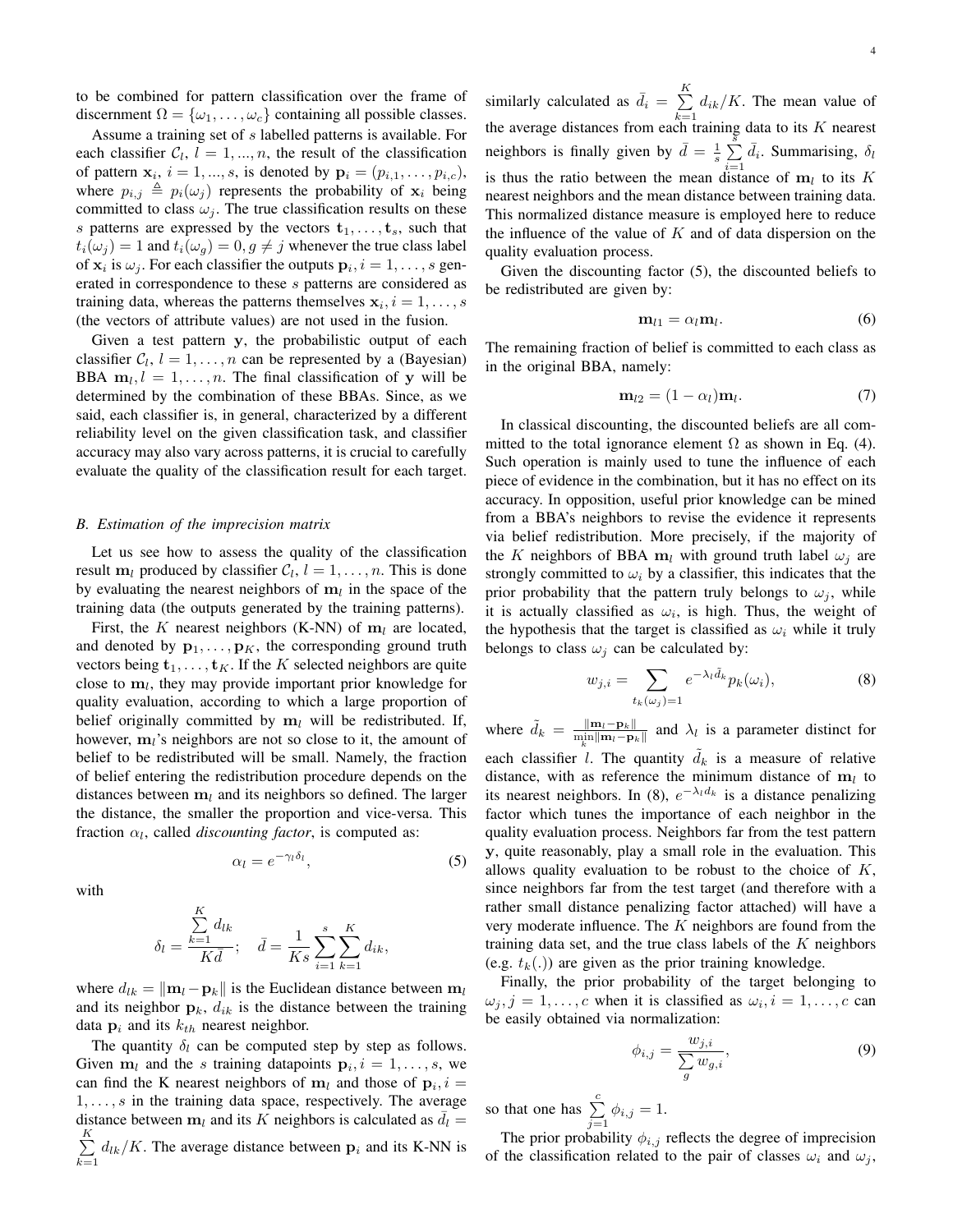so that we can term the matrix  $\Phi_l = [\phi_{i,j}]_{c \times c}$  the *imprecision matrix* attached to the classification result **m***<sup>l</sup>* . As explained, the imprecision matrix is estimated by applying K-NN to the classification result, and different classification outcomes correspond to different imprecision matrices, all computed in the same manner.

## *C. Belief redistribution with imprecision matrix*

The imprecision matrix provides prior classification knowledge in a rather sophisticated form, which can be taken into account for correcting the associated classification result via proper belief redistribution. Assuming that the imprecision matrix  $\Phi_l$  is completely reliable when it comes to the considered target, the mass values redistributed to  $\omega_j$ ,  $j = 1, \ldots, c$  can be computed as:

$$
\tilde{m}_{l1}(\omega_j) = \sum_{i=1}^{c} \phi_{i,j} m_{l1}(\omega_i).
$$
 (10)

This can be rewritten in matrix form as:

$$
\tilde{\mathbf{m}}_{l1} = \Phi_l^T \mathbf{m}_{l1}.
$$
 (11)

Eq. (10) clearly shows how masses are redistributed among the different singleton classes thanks to the imprecision matrix. In particular, one imprecision matrix always exists that can map the original BBA to the actual ground truth. This is shown by Lemma 1 below.

Consider, however, that  $\Phi_l$  is estimated based on the neighbors of the classification results **m***<sup>l</sup>* . Since such neighbors may well differ from  $\mathbf{m}_l$  quite substantially, the resulting imprecision matrix may be unreliable for the purpose of revising **m***<sup>l</sup>* . An 'unreliable' imprecision matrix is one that may potentially change the BBA to one that completely conflicts with the ground truth, severely harming the classification process. This point is also a corollary of Lemma 1.

Lemma 1. Let us consider a Bayesian BBA **m** defined over the frame of discernment  $\Omega = {\omega_1, \ldots, \omega_c}$ . Let m denote the modified version of **m** after application of an imprecision matrix  $\Phi$ . It must hold that for all  $j = 1, ..., c$   $\exists \Phi$  satisfying  $\tilde{\mathbf{m}} = \Phi^T \mathbf{m}, \tilde{m}(\omega_j) = 1, \tilde{m}(\omega_i) = 0, j \neq i.$ 

**Proof.** According to Eq. (11) one has  $\tilde{m}(\omega_j) = \sum_{i=1}^{c} \phi_{i,j} m(\omega_i)$ . When  $\phi_{i,j} = 1, i = 1, ..., c$ , one gets:

$$
\tilde{m}(\omega_j) = \sum_{i=1}^c m(\omega_i) = 1 \text{ and } \tilde{m}(\omega_i) = 0, j \neq i.
$$

Thus, there exists one imprecision matrix  $\Phi$  with  $\phi_{i,j} = 1, i =$ 1, ..., c that can make all mass focus on class  $\omega_j$ .

#### *D. Cautious redistribution*

To avoid the issue of unreliable imprecision matrices, we illustrate an alternative cautious redistribution approach. There, the probability  $\phi_{i,j}$  is considered to represent the classification's degree of imprecision concerning  $\omega_i$  and  $\omega_j$ for the target at hand. In response, the masses  $m_l_1(\omega_i)$  are transferred to the meta-class  $\omega_i \cup \omega_j$ ,  $j = 1, \ldots, c$  (i.e., the disjunction of the considered pair of classes) rather than to the singleton class  $\omega_j$ , proportionally to  $\phi_{i,j}$ ,  $j = 1, \ldots, c$ . Any individual meta-class, e.g.  $\omega_i \cup \omega_j$ , receives mass transferred from both the involved singleton classes  $\omega_i$  and  $\omega_j$ , namely:

$$
\begin{cases}\n\phi_{j,i}m_{l1}(\omega_j) \to \tilde{m}_{l1}(\omega_j \cup \omega_i); \\
\phi_{i,j}m_{l1}(\omega_i) \to \tilde{m}_{l1}(\omega_i \cup \omega_j),\n\end{cases}
$$
\n(12)

so that the total mass committed to the meta-class  $\omega_i \cup \omega_j$  is:

$$
\tilde{m}_{l1}(\omega_i \cup \omega_j) = \phi_{i,j} m_{l1}(\omega_i) + \phi_{j,i} m_{l1}(\omega_j). \tag{13}
$$

In Eq. (13),  $\tilde{m}_{l1}(\omega_i \cup \omega_j)$  represents the degree of indistinguishability/imprecision associated with the pair of classes *ω<sup>i</sup>* and  $\omega_j$  when classifying the test pattern at hand.

This is a very cautious belief redistribution method. As an effect of this revision the plausibility value *Pl*(*.*) (cfr. Eq. (2)) of each class increases, whereas its belief value *Bel*(*.*) decreases. When interpreting belief and plausibility functions as lower and upper bounds to the value of an unknown, 'true' probability measure, it follows that the uncertainty interval [*Bel*(*.*)*, Pl*(*.*)] associated with the classification result become wider. This is proved in Lemma 2.

Lemma 2. Let us consider one simple BBA **m** defined over the frame of discernment  $\Omega = {\omega_1, \dots, \omega_c}$ . Assume m is revised as in Eq. (13) using an imprecision matrix  $\Phi$ , and denote by  $\tilde{m}$  the revised BBA. It holds that  $\tilde{Pl}(\omega_i) \geq Pl(\omega_i)$ and  $Bel(\omega_i) \leq Bel(\omega_i), i = 1, \ldots, c$ .

Proof. According to Eq. (2), since **m** is simple (it has only singletons and  $\Omega$  as focal elements), we have that  $Pl(\omega_i)$  =  $m(\omega_i) + m(\Omega)$ . As for the revised BBA m̃.

$$
\tilde{Pl}(\omega_i) = \sum_{\omega_i \in A} \tilde{m}(A)
$$
\n
$$
= \tilde{m}(\omega_i) + \sum_{i \neq j} \tilde{m}(\omega_i \cup \omega_j) + m(\Omega)
$$
\n
$$
= \phi_{i,i} m(\omega_i) + \sum_{i \neq j} [\phi_{i,j} m(\omega_i) + \phi_{j,i} m(\omega_j)] + m(\Omega)
$$
\n
$$
= \sum_{j=1}^c \phi_{i,j} m(\omega_i) + \sum_{i \neq j} [\phi_{j,i} m(\omega_j)] + m(\Omega).
$$

Since  $\phi_{i,j} \in [0,1]$   $\forall i = 1, ..., c, j = 1, ..., c$  and  $\sum_{j=1}^{c} \phi_{i,j} =$ 1, it follows that:

$$
\tilde{Pl}(\omega_i) = m(\omega_i) + \sum_{i \neq j} [\phi_{j,i} m(\omega_j)] + m(\Omega)
$$

$$
\geq m(\omega_i) + m(\Omega) = Pl(\omega_i).
$$

Thus, one always has  $\tilde{Pl}(\omega_i) \geq Pl(\omega_i)$ .

Since **m** is simple,  $Bel(\omega_i) = m(\omega_i)$ . As for the revised BBA  $\tilde{\mathbf{m}}$ 

$$
\tilde{Bel}(\omega_i) = \tilde{m}(\omega_i) = \phi_{i,i} m(\omega_i) \le m(\omega_i),
$$

and we have as desired.

Lemma 2 shows that the plausibility value of any (singleton) class does not decrease after cautious redistribution, no matter what the imprecision matrix is. When the imprecision matrix estimated based on the pattern's training neighbors is not very reliable (in the sense explained above), the proposed cautious redistribution is able to suppress the harmful influence of the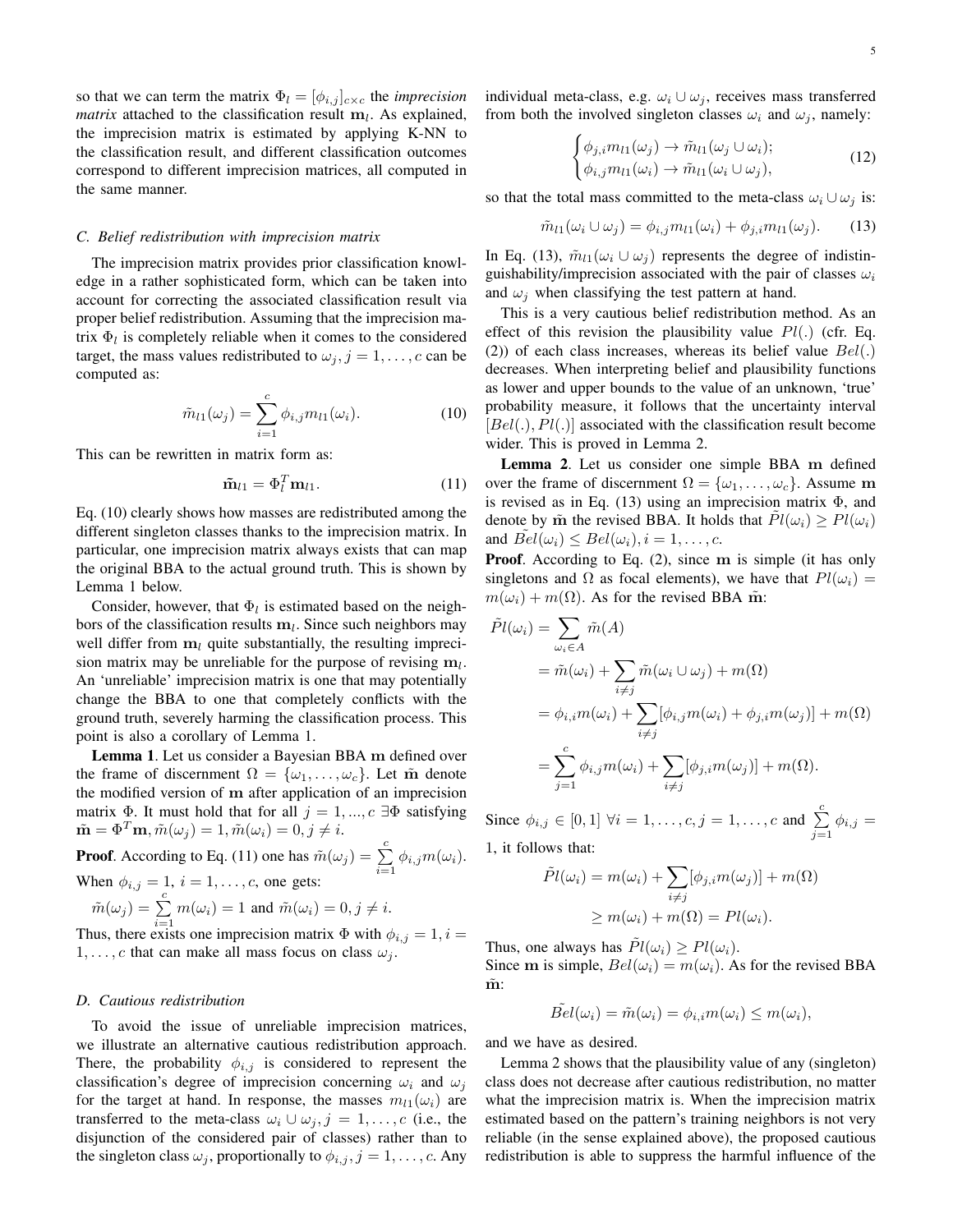imprecision matrix on belief redistribution, and to increase its robustness. Nevertheless, this cautious behavior is inherently pessimistic, since it leads to higher imprecision which is undesirable for efficient classification.

## *E. Credal redistribution*

A sensible conclusion is that, when revising a BBA via redistribution, it is not a good idea to exclusively adopt a single strategy, either the optimistic one described in Eq. (10), or the pessimistic one of Eq. (17), whereas it is best to strike a balance between the two approaches. To this extent, a *credal redistribution* method is introduced below, which allows belief to be transferred not only to singleton classes but also to metaclasses.

Namely, an additional parameter *β<sup>l</sup>* is introduced to balance the assignment of belief to singleton classes in the optimistic strategy, and to meta-classes in the pessimistic one. In this way, the risk of classification error is reduced by properly modeling the partial imprecision of the classification process. As we mentioned, the imprecise information on the meta-classes can be reduced by combination with other classifiers. Any misclassification, however, is typically difficult to overcome via fusion. Credal redistribution, then, provides a good tradeoff between classification accuracy and specificity.

Specifically, the masses committed to the singleton classes  $\omega_i, i = 1, \ldots, c$  and meta-classes  $\omega_i \cup \omega_j, i = 1, \ldots, c; j = 1$ 1*, . . . , c* under credal redistribution can be determined, as a function of the fraction  $m<sub>l1</sub>$  (6) of the original BBA, as:

$$
\tilde{m}_{l1}(\omega_i \cup \omega_j) = \beta_l [\phi_{i,j} m_{l1}(\omega_i) + \phi_{j,i} m_{l1}(\omega_j)]; \qquad (14)
$$

$$
\tilde{m}_{l1}(\omega_j) = \phi_{j,j} m_{l1}(\omega_j) + (1 - \beta_l) \sum_{i=1, i \neq j}^{c} \phi_{i,j} m_{l1}(\omega_i). \tag{15}
$$

In the revised BBA, the total belief on the singleton class  $\omega_i$ is then calculated by compounding Eq. (6) and (15) as:

$$
\hat{m}_l(\omega_j) = m_{l2}(\omega_j) + \tilde{m}_{l1}(\omega_j)
$$
  
=  $(1 - \alpha_l)m_l(\omega_j) + \phi_{j,j}m_{l1}(\omega_j)$   
+  $(1 - \beta_l) \sum_{i=1, i \neq j}^{c} \phi_{i,j}m_{l1}(\omega_i)$ . (16)

Since no mass is committed to meta-classes in the original BBA, the masses of the meta-classes in the revised BBA can be directly obtained as:

$$
\hat{m}_l(\omega_i \cup \omega_j) = \tilde{m}_{l1}(\omega_i \cup \omega_j)
$$
  
=  $\beta_l [\phi_{i,j} m_{l1}(\omega_i) + \phi_{j,i} m_{l1}(\omega_j)].$  (17)

The mass of the 'ignorance' class  $m_l(\Omega)$  (if applicable) remains the same after the redistribution procedure.

Each classifier output  $m_1, \ldots, m_n$  can be revised one by one in the way described above. Then, the revised BBAs  $\hat{\mathbf{m}}_i$ ,  $i = 1, \dots, n$  are combined by DS rule (3) to yield:

$$
\mathbf{m}^f = \hat{\mathbf{m}}_1 \oplus \hat{\mathbf{m}}_2 \dots \oplus \hat{\mathbf{m}}_n, \tag{18}
$$

where *⊕* denotes DS combination.

## *F. Influence of parameters*

In the proposed credal redistribution method, three factors play a very important role: the discounting factor  $\alpha$ , the imprecision matrix Φ and the balance factor *β*. A BBA can be suitably corrected by tuning these parameters. Here we briefly discuss their influence.

Assume that the test pattern to classify has true class label  $\omega_i$ , and that the original classifier output **m** is corrected using an imprecision matrix Φ determined as a function of its training neighbors. If the output of the classifier on these neighbors is quite different from **m**, the discounting factor  $\alpha$  will be very small, indicating that a small fraction of the original mass is redistributed, with most of the original mass preserved for each class. In this situation, the tuning of  $\Phi$  and *β* has little influence on the revision of **m**. If the classifier's outputs for the selected neighbors are very consistent with **m**,  $\alpha$  will be big and a large fraction of the original belief will be redistributed.

According to credal redistribution, if the estimated imprecision matrix  $\Phi$  is beneficial for correcting the classifier's output (i.e., the entries of  $\Phi$  in the  $i_{th}$  column,  $\phi_{j,i}, j = 1, ..., c$  are large), the largest share of mass can be assigned to the true class  $\omega_i$  by  $\Phi$ . In such a situation the balance parameter  $\beta$ should be small, so that most belief is transferred from the other singleton classes to the singleton class  $\omega_i$ . In this way, a more specific and accurate BBA can be obtained. Finally, if the imprecision matrix  $\Phi$  is not very reliable (i.e., the elements  $\phi_{\cdot,j}, j \neq i$  are large where *i* is the true class of the target), using it may harm the revision of **m**. In this case a large  $\beta$  value is required in order to redistribute belief to meta-classes of the form  $\omega_i \cup \omega_j$ . This reduces the risk of a misclassification error at the price of partial imprecision. Criteria for choosing proper values for these parameters are discussed in the remainder of the paper.

Let  $P^{(l)} = [\mathbf{p}_1^{(l)}, ..., \mathbf{p}_s^{(l)}]$  be a matrix whose columns are the output of classifier  $C_l$  on the available training patterns **x**1*, ...,* **x***s*.

Table I CREDAL BELIEF REDISTRIBUTION

| Input: | Given classifiers: $C_l, l = 1, \ldots, n$                     |
|--------|----------------------------------------------------------------|
|        | Classifier output on training data: $P^{(1)}, \ldots, P^{(n)}$ |
|        | Classifier output on test data-point y: $m_l$ , $l = 1, , n$   |
| Par:   | $K$ : number of nearest neighbors                              |
|        | $\lambda_l > 0$ : distance penalizing weight                   |
|        | $\gamma_l > 0$ : discounting weight                            |
|        | $\beta_l \in [0, 1]$ : balance number                          |
| for    | $l=1$ to n                                                     |
|        | Select the K-nearest neighbors of $m_l$ from $P^{(l)}$ ;       |
|        | Calculate the discounting factor $\alpha_l$ by Eq. (5);        |
|        | Determine the redistributed masses by Eqs. $(6)$ , $(7)$ ;     |
|        | Estimate the imprecision matrix $\Phi_l$ by Eq. (9);           |
|        | Correct the classifier output $m_l$ as in Eqs. (16), (17).     |
| end    |                                                                |
|        | Combine corrected results for classification by Eq. (18).      |

For convenience of implementation, our credal belief redis-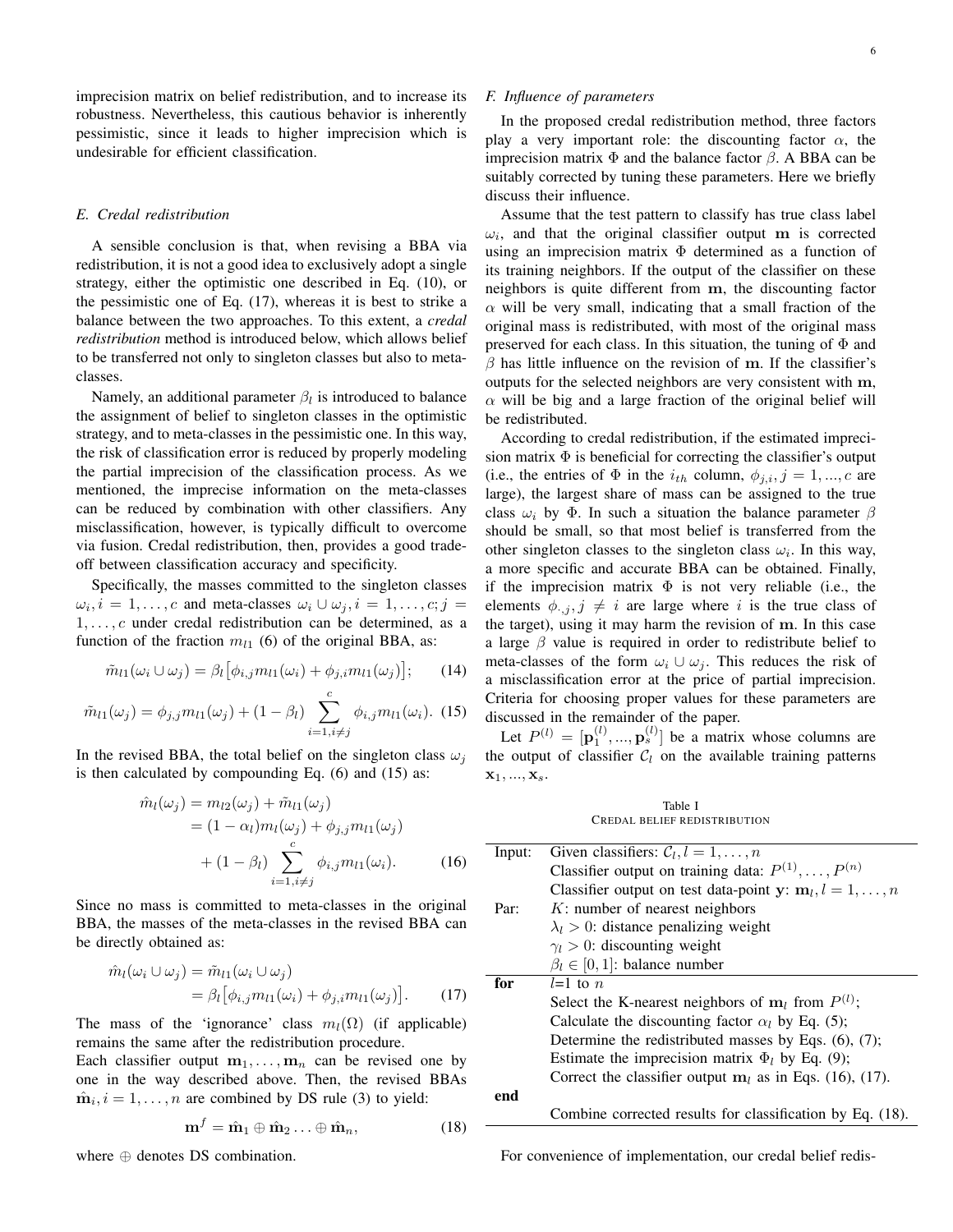tribution method for the combination of multiple classifiers is outlined in Table I, which assumes that all parameters are shared across the various classifiers.

## *G. Illustrative example*

We think it is useful to provide a numerical example to illustrate more clearly how to implement the proposed credal belief redistribution method.

Let us consider a single source of evidence **m** defined over a frame of discernment  $\Omega = {\omega_1, \omega_2, \omega_3}$ , with  $m(\omega_1) = 0.5$ ,  $m(\omega_2) = 0.4$ ,  $m(\omega_3) = 0.1$ . Assume that CBR yields discounting factor  $\alpha = 0.8$ , imprecision matrix  $\Phi = [\phi]_{3 \times 3} =$  $\sqrt{ }$  $0.3 \quad 0.5 \quad 0.2 \quad$ 

$$
1 \quad 0.9 \quad 0 \quad \text{and balance number } \beta = 0.5.
$$

 $\perp$  $0.2 \quad 0.6 \quad 0.2$ 

 $0<sup>1</sup>$ 

The discounted masses entering the redistribution process are calculated by Eq. (6),  $m_1 = \alpha m$ , that is:

 $m_1(\omega_1) = 0.4, m_1(\omega_2) = 0.32, m_1(\omega_3) = 0.08.$ 

The remaining mass is retained by each class according to **, so that one gets:** 

 $m_2(\omega_1) = 0.1, m_2(\omega_2) = 0.08, m_2(\omega_3) = 0.02.$ 

The masses of singleton classes revised from  $m_1$  via the imprecision matrix Φ and the balance number *β* are obtained via Eq.(15):

$$
\tilde{m}_1(\omega_1) = \phi_{1,1}m_1(\omega_1) + \beta[\phi_{2,1}m_1(\omega_2) + \phi_{3,1}m_1(\omega_3)]
$$
  
= 0.144;  

$$
\tilde{m}_1(\omega_2) = \phi_{2,2}m_1(\omega_2) + \beta[\phi_{1,2}m_1(\omega_1) + \phi_{3,2}m_1(\omega_3)]
$$
  
= 0.412;  

$$
\tilde{m}_1(\omega_3) = \phi_{3,3}m_1(\omega_3) + \beta[\phi_{1,3}m_1(\omega_1) + \phi_{2,3}m_1(\omega_2)]
$$
  
= 0.056.

In the revised BBA, the total mass of each singleton class is calculated by adding  $m_2$  as in Equation (16):

$$
\hat{m}(\omega_1) = \tilde{m}_1(\omega_1) + m_2(\omega_1) = 0.244; \n\hat{m}(\omega_2) = \tilde{m}_1(\omega_2) + m_2(\omega_2) = 0.492; \n\hat{m}(\omega_3) = \tilde{m}_1(\omega_3) + m_2(\omega_3) = 0.076.
$$

The masses cautiously discounted to meta-elements from **m**<sup>1</sup> are determined using Eq. (17), as a function of the imprecision matrix and the balance number:

$$
\hat{m}(\omega_1 \cup \omega_2) = (1 - \beta)[\phi_{1,2}m_1(\omega_1) + \phi_{2,1}m_1(\omega_2)] = 0.116;
$$
  

$$
\hat{m}(\omega_1 \cup \omega_3) = (1 - \beta)[\phi_{1,3}m_1(\omega_1) + \phi_{3,1}m_1(\omega_3)] = 0.048;
$$
  

$$
\hat{m}(\omega_2 \cup \omega_3) = (1 - \beta)[\phi_{2,3}m_1(\omega_2) + \phi_{3,2}m_1(\omega_3)] = 0.024.
$$

One can easily verify that normalization is satisfied.

In the original BBA **m**, most belief is committed to  $\omega_1$ . The available imprecision matrix, however, indicates that patterns belonging to  $\omega_2$  are likely to be misclassified as  $\omega_1$  and  $\omega_3$ since  $\phi_{1,2}$  and  $\phi_{3,2}$  are large values. Thus, in the revised BBA m<sup> $\hat{m}$ </sup>, large masses are transferred from  $\omega_1$  and  $\omega_3$  to  $\omega_2$  thanks to the imprecision matrix, which also causes some imprecise information to focus on the meta-classes. As a result,  $\omega_2$  receives the largest belief/mass in  $\hat{\mathbf{m}}$ , and the degree of 'confusion'  $\hat{m}(\omega_1 \cup \omega_2)$  between  $\omega_1$  and  $\omega_2$  is also high. The risk of the revision affecting accuracy can be reduced by modeling such imprecision, leaving open the possibility that this may be subsequently clarified by combining  $\hat{m}$  with evidence provided by other sources (i.e., other classifiers).

## *H. Some discussion*

*1) CBR versus boosting:* Although CBR, as an ensemble classification method may show some superficial similarities with the popular boosting and random forest methods [38], [39], the underpinning principles in the two cases are quite different.

In both boosting and random forests, the (weighted) averaging or voting rule is usually employed to combine multiple (weak) sub-classifiers, and the generation of a diverse collection of sub-classifiers plays a crucial role in improving classification accuracy. In this work, however, the sources of information (corresponding to the classifiers) are assumed to be given, and the generation of sub-classifiers is out of the scope of this paper.

What we propose, instead, is an efficient combination method for dealing with the multiple classification results produced by different sources of information, implemented via an evidence combination method based on credal belief redistribution. CBR is used to revise the given classification results by properly redistributing the masses of the classes and their disjoint unions under the framework of evidence theory, after which the well-known DS rule is employed to combine the revised classification output. Other differences between CBR and boosting approaches are pointed out in Section IV-G.

*2) Complexity analysis:* In the proposed CBR method, for each classification outcome its K nearest neighbors within the training data are sought to estimate the related imprecision matrix, which is in turn used to correct the classification result via proper belief redistribution. This is a rather refined belief redistribution method, as each classification result corresponds to a distinct imprecision matrix. The complexity of K-NN is  $O(s)$ , *s* being the number of training data. If *m* is the number of test patterns to be classified based on the combination of *n* sources of information (i.e., classifiers), the K-NN algorithm needs to be run  $m \times n$  times to calculate  $m \times n$  imprecision matrices. After that, a linear revision of the classification result is conducted, and DS rule is implemented for conjunctive combination of the multiple sources of information. The computing time of both these steps is not related to *s*. The complexity of the proposed method is therefore  $\mathcal{O}(s \times m \times n)$ , which is rather time consuming.

For other weighted fusion methods, such as the weighted DS (WDS) combination rule or the weighted averaging fusion (WAF) rule [24], each information source is given only one weight to reflect its influence/importance in the fusion procedure, which is shared by all the classification results produced by this source, without the need to calculate a new weight for each classification result before combination. As a result, their computation burden is lower than that of CBR. However, as we will empirically see in Section IV, this is a price worth paying for a significantly improved classification accuracy.

*3) Guidelines on parameter tuning:* As explained our credal belief redistribution method involves three tuning parameters:  $\lambda$ ,  $\gamma$  and  $\beta$ . In particular, the proportion  $\alpha \in [0, 1]$  of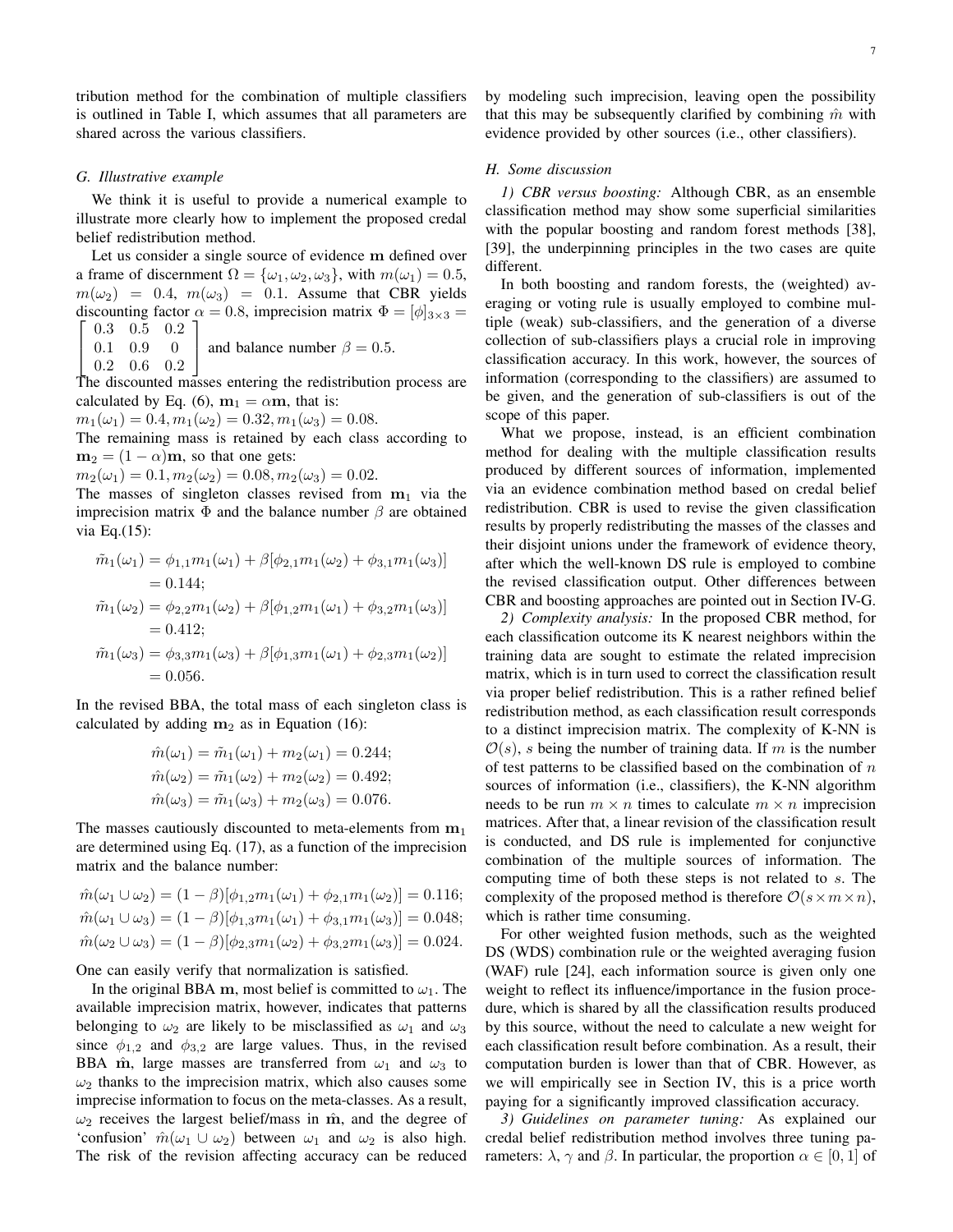mass entering the redistribution procedure (Eq. (5)) is driven by the parameter  $\gamma$ , which is used to tune the influence of the distance ratio  $\delta$ . As the latter is a ratio between average distances, rather than absolute ones,  $\gamma$  is relatively robust to the changes in distance values. Some heuristics have been tested for the choice of  $\gamma$ , and good results can, on average, be obtained when  $\gamma$  lies in the interval of [0.5, 1.5]. This is briefly explained here. In applications, the ratio  $\delta_l = \sum_{l=1}^{K}$  $\sum_{k=1}^n d_{lk}/(K\bar{d})$ of the average distance between  $\mathbf{m}_l$  (the evidence to correct) and its *K* nearest neighbors and the average distance between training patterns usually lies in the interval [ $1/3$ *,* 3]. If  $\delta_l = 1/3$ and  $\gamma \in [0.5, 1.5]$ , the proportion of redistributed mass lies in the interval  $\alpha_l \in [60.65\%, 84.65\%]$ , by Eq. (5). If  $\delta_l = 3$ , this indicates that the neighbors are quite far from  $m_l$ , and one has  $\alpha_l \in [1.11\%, 22.31\%]$ . In general, such intervals in the proportion coefficient look reasonable for  $\gamma \in [0.5, 1.5]$ .  $\gamma = 1$ usually can be recommended as default value for simplicity.

Parameter  $\beta \in [0, 1]$  is used in Eq. (14) to balance the belief redistribution processes concerning singleton classes and metaclasses, respectively. The larger the value of  $\beta$ , the more mass is transferred from the singleton classes to the associated metaclasses, and the higher the imprecision of the classification. Whereas, if  $\beta$  is too small, the lion's share of belief will be directly transferred between singleton classes, which may lead to misclassification when the imprecision matrix determined based on the neighbors of the target pattern is not very reliable.

Default values of  $\lambda = 1$ ,  $\gamma = 1$  and  $\beta = 0.5$  usually yield good classification results according to our many tests with different datasets, and are recommended in most cases. Moreover, *leave-one-out cross validation* can be applied to the training data to retrieve the optimal values of these three parameters for a specific dataset. Such optimal parameter values should minimize the distances between the combination results and the ground truth, namely:

$$
\{\gamma, \beta, \lambda\} = \underset{\gamma, \beta, \lambda}{\arg \min} \sum_{i=1}^{s} ||\mathbf{m}_i^f - \mathbf{t}_i||, \tag{19}
$$

where *s* is the number of training datapoints,  $\mathbf{m}_i^f$  is the result of combining multiple sources of evidence with respect to the  $i$ -th training datapoint, and  $t_i$  is the corresponding truth vector. A grid search strategy can be used to find the optimal values of  $\gamma \in [0.5, 1.5]$  and  $\beta \in [0, 1]$  within the respective suggested intervals, using a small step length (e.g. 0.1). Once *γ* and *β* are set, the remaining parameter  $\lambda > 0$  can be optimized by minimizing the above objective function (19). The interior-point algorithm [40], [41] can be used to solve such optimization problem. In Matlab<sup>TM</sup>, the interior-point algorithm is implemented by the function *fmincon* to find the optimal value of *λ*.

#### IV. EXPERIMENTAL VALIDATION

To validate the proposed Credal Belief Redistribution (CBR) method for pattern classification via classifier combination, in this Section we apply CBR to a number of benchmark datasets and compare its performance with that of several other related combination methods, such as DS rule, Weighted DS

rule (WDS), Averaging Fusion rule (AF), Weighted Averaging Fusion rule (WAF) [24] and OWDS [26], the latter previously proposed by some of us.

## *A. Base classifiers*

In our tests, Support Vector Machine (SVM) [42], Naive Bayesian classifier (BAY) [43], and Evidential Neural Network (ENN) [8] are employed as base classifiers to generate pieces of evidence. The SVM classifier adopts the one-versusrest decomposition strategy and the standard linear kernel, and is trained using the L-BFGS (Limited-memory Broyden-Fletcher-Goldfarb-Shanno) algorithm. The regularization coefficient is set to 0.1. The output of the SVM is converted to a probability measure (a process often called 'calibration') to preserve any useful classification information as much as possible.

In a *c*-class problem, the output of an SVM for a test pattern **y** is given by a vector  $f = (f_1, f_2, \ldots, f_c)$ , where  $f_i$  represents the value of the hyperplane function associated with the SVM trained on class  $\omega_i$  versus the other classes. The resulting probability distribution can be denoted by  $\mu = (\mu_1, \mu_2, \dots, \mu_c)$ , where  $\mu_i = \frac{f_i - \min_j f_j}{g}$  $\frac{f}{\sum_{g=1}^{c} (f_g - \min_j f_j)}$ . The larger the hyperplane function

value the higher the probability, computed in a way similar to max-min normalization. Of course, different kernels or calibration strategies may be adopted, depending on the actual application. In our naive Bayesian classifier implementation, a Gaussian distribution is assumed to hold for each attribute. In ENN, the maximum number of iterations is set to 500 and the stopping threshold is 10*−*<sup>4</sup> . In all these base classifiers, the optimal parameter values (e.g. for the regularization coefficient in SVM, the maximum number of iterations and the stopping threshold in ENN) can be determined, as usual, by crossvalidation on the training data<sup>1</sup>. Two popular ensemble learning methods, Adaboost [38] and Random Forest (RF) [39], are also included for sake of comparison. Both the number of learning cycles in Adaboost and the number of trees in RF are set to 100.

#### *B. Benchmark datasets*

Fifteen datasets from the UCI repository (available at http:// archive.ics.uci.edu/ml) are used to evaluate the performance of the various combination methods analyzed. The basic features of these datasets, including number of classes, number of attributes (#Attr.) and number of instances (#Inst.), are all shown in Table II.

In our experimental setting, for each benchmark dataset the attribute set is divided into *n* folds, and a different classifier is

<sup>&</sup>lt;sup>1</sup>Default parameter values, such as setting the regularization coefficient to 0.1, the maximum number of iterations to 500 and the stopping threshold to 10*−*<sup>4</sup> , are often used in applications. We found that good results on average can be obtained using such values, according to our many tests on different data sets: hence, we adopted those settings for sake of simplicity. In fact, it turns out that the classification results are not very sensitive to the tuning of these parameters, and small changes of these settings do not have a significant effect on the performance of these classifiers.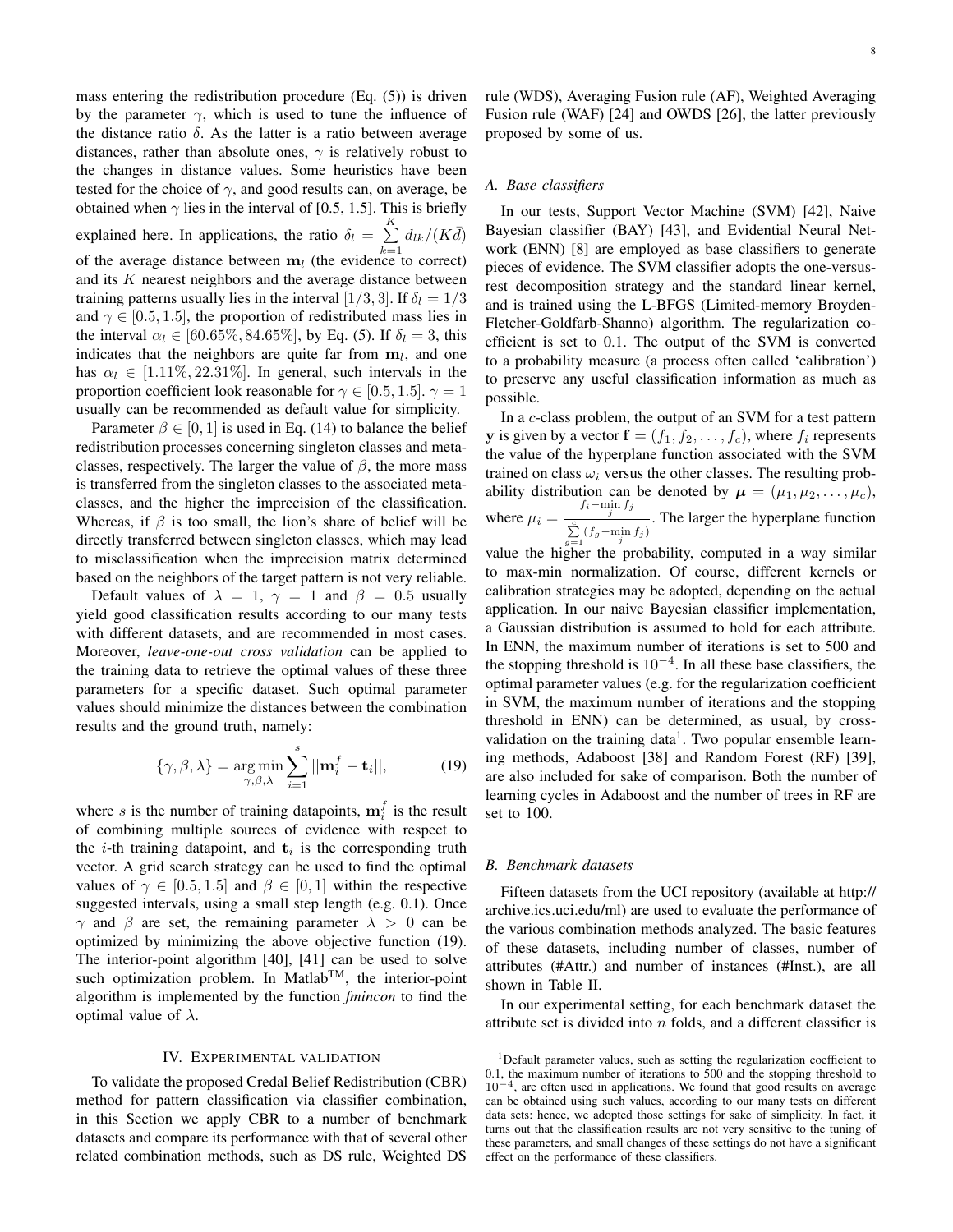Table III CLASSIFICATION ACCURACY OF DIFFERENT COMBINATION METHODS WITH SVM AS BASE CLASSIFIER (IN  $\%$ ).

| Data            | $\mathbf n$    | $\eta^u$ ]<br>$[\eta^l,$           | AF               | <b>WAF</b>       | DS               | <b>WDS</b>       | <b>OWDS</b>      | <b>CBR</b>       |
|-----------------|----------------|------------------------------------|------------------|------------------|------------------|------------------|------------------|------------------|
| $\overline{PB}$ | $\overline{5}$ | $[89.88 \pm 0.08, 91.50 \pm 0.26]$ | $89.84 \pm 0.13$ | $89.90 \pm 0.08$ | 89.84±0.27       | $89.84 \pm 0.29$ | $91.81 \pm 0.36$ | $93.52 \pm 0.52$ |
| <b>PB</b>       | 3              | $[90.44 \pm 0.28, 93.77 \pm 0.13]$ | $91.72 \pm 0.78$ | $91.65 \pm 0.87$ | $91.74 \pm 0.75$ | $91.81 \pm 0.76$ | $93.90 \pm 0.72$ | $95.15 \pm 0.19$ |
| Te              | 10             | $[56.44 \pm 0.34, 78.18 \pm 0.17]$ | $92.09 \pm 0.18$ | $69.20 \pm 0.26$ | $92.31 \pm 0.16$ | $92.64 \pm 0.29$ | $92.64 \pm 0.38$ | $98.02 \pm 0.21$ |
| Te              | 4              | $[76.47 \pm 0.37, 87.51 \pm 0.41]$ | $96.42 \pm 0.20$ | $95.98 \pm 0.15$ | $96.65 \pm 0.14$ | $96.97 \pm 0.15$ | $97.08 \pm 0.13$ | $99.22 \pm 0.11$ |
| Sat             | 12             | $[60.30 \pm 2.01, 78.90 \pm 0.86]$ | 79.89 ± 0.28     | $71.03 \pm 1.76$ | $78.03 \pm 0.53$ | 79.67 ± 0.44     | $80.53 \pm 0.35$ | 84.63 $\pm$ 0.18 |
| Sat             | 3              | $[71.48 \pm 0.24, 75.21 \pm 0.23]$ | $76.38 \pm 0.25$ | $76.24 \pm 0.23$ | 75.98 ± 0.13     | $76.32 \pm 0.18$ | $76.96 \pm 0.27$ | 80.31 $\pm$ 0.11 |
| Ta              | $\overline{2}$ | $[36.82 \pm 1.95, 48.09 \pm 1.29]$ | $47.69 \pm 3.98$ | $43.98 \pm 4.48$ | $47.16 \pm 4.46$ | $47.16 \pm 4.14$ | $49.23 \pm 4.15$ | $54.81 \pm 3.82$ |
| Veh             | 3              | $[49.76 \pm 1.95, 56.38 \pm 1.65]$ | $60.28 \pm 1.51$ | $62.88 \pm 1.52$ | 59.22±0.48       | $61.70 \pm 1.52$ | $63.35 \pm 1.57$ | 64.50 $\pm$ 1.48 |
| Veh             | 6              | $[37.94 \pm 2.51, 50.71 \pm 1.52]$ | $58.04 \pm 1.61$ | $56.74 \pm 2.73$ | $60.17 \pm 2.65$ | $58.16 \pm 2.58$ | $60.29 \pm 2.76$ | $63.92 \pm 1.27$ |
| Rwq             | 5              | $[43.34 \pm 1.19, 54.60 \pm 0.43]$ | $54.03 \pm 0.34$ | 55.97 ± 0.27     | $55.04 \pm 0.55$ | 54.72±0.46       | $56.58 \pm 0.39$ | $63.78 \pm 0.83$ |
| Rwq             | 2              | $[49.53 \pm 1.25, 56.04 \pm 0.06]$ | $57.54 \pm 0.16$ | $55.72 \pm 0.38$ | $57.54 \pm 0.25$ | $58.04 \pm 0.27$ | $59.85 \pm 0.31$ | $62.74 \pm 0.88$ |
| <b>New</b>      | 2              | $[84.65 \pm 1.58, 89.30 \pm 1.20]$ | $88.84 \pm 1.34$ | $90.23 \pm 1.22$ | $88.84 \pm 1.50$ | $90.70 \pm 1.42$ | $93.06 \pm 1.51$ | $92.94 \pm 1.93$ |
| <b>ORHD</b>     | $\overline{4}$ | $[66.73 \pm 0.42, 84.57 \pm 0.35]$ | $92.26 \pm 0.18$ | $91.25 \pm 0.28$ | $92.37 \pm 0.23$ | $92.24 \pm 0.25$ | $94.15 \pm 0.25$ | $95.31 \pm 0.15$ |
| <b>ORHD</b>     | 8              | $[39.32 \pm 0.47, 64.88 \pm 0.22]$ | $77.69 \pm 0.22$ | $77.40 \pm 0.27$ | $79.23 \pm 0.18$ | $81.98 \pm 0.26$ | $83.10 \pm 0.29$ | $85.08 \pm 0.21$ |
| Vow             | 3              | $[16.67 \pm 1.08, 34.75 \pm 1.24]$ | $34.55 \pm 1.87$ | $37.17 \pm 2.09$ | $35.35 \pm 1.63$ | $42.63 \pm 1.68$ | $45.83 \pm 1.77$ | 87.97 $\pm$ 0.92 |
| Vow             | $\overline{c}$ | $[33.84 \pm 0.17, 37.68 \pm 1.40]$ | $43.64 \pm 0.59$ | $40.00 \pm 0.06$ | $44.65 \pm 1.19$ | $44.34 \pm 0.27$ | $48.38 \pm 0.86$ | 89.34 $\pm$ 1.17 |
| Pen             | $\overline{4}$ | $[53.83 \pm 0.82, 62.69 \pm 0.19]$ | $78.72 \pm 0.09$ | $77.71 \pm 0.09$ | 79.28 ± 0.07     | 78.59±0.21       | $81.21 \pm 0.19$ | $94.37 \pm 0.33$ |
| Pen             | 8              | $[26.16 \pm 0.43, 44.81 \pm 0.80]$ | $72.86 \pm 0.63$ | $65.84 \pm 0.55$ | $74.60 \pm 0.09$ | $74.21 \pm 0.14$ | 78.35±0.32       | 85.26 $\pm$ 0.37 |
| Hay             | 2              | $[43.13 \pm 3.54, 43.75 \pm 3.82]$ | $43.75 \pm 4.16$ | $43.75 \pm 3.57$ | $46.25 \pm 0.73$ | $45.00 \pm 2.70$ | $46.89 \pm 3.15$ | $52.10 \pm 3.98$ |
| Kno             | 2              | $[83.83 \pm 1.46, 92.54 \pm 0.47]$ | $88.31 \pm 0.97$ | $88.31 \pm 1.00$ | $88.31 \pm 1.05$ | $88.81 \pm 0.87$ | $90.81 \pm 0.91$ | $96.81 \pm 0.45$ |
| ML              | 6              | $[35.00 \pm 1.95, 48.61 \pm 2.37]$ | $61.11 \pm 1.47$ | $58.89 \pm 2.08$ | $61.94 \pm 1.00$ | $61.39 \pm 1.53$ | $63.17 \pm 2.27$ | 86.64 $\pm$ 2.92 |
| ML              | 15             | $[25.28 \pm 0.94, 44.72 \pm 2.21]$ | $59.44 \pm 2.24$ | $33.06 \pm 2.19$ | $60.83 \pm 2.73$ | $59.72 \pm 2.50$ | $61.95 \pm 2.65$ | 83.64 $\pm$ 2.89 |
| Seg             | $\overline{2}$ | $[41.90 \pm 1.05, 80.43 \pm 1.13]$ | 74.94±2.84       | $72.55 \pm 2.68$ | $74.46 \pm 2.16$ | $83.94 \pm 1.86$ | $84.84 \pm 2.15$ | 86.51 $\pm$ 1.34 |
| Seg             | 5              | $[31.69 \pm 0.85, 80.13 \pm 0.90]$ | $79.18 \pm 1.09$ | $88.48 \pm 1.19$ | $77.84 \pm 1.55$ | $86.71 \pm 1.26$ | $90.58 \pm 1.33$ | $91.40 \pm 0.33$ |
| <b>WQ</b>       | $\mathfrak{D}$ | $[46.82 \pm 0.19, 48.65 \pm 0.56]$ | $48.63 \pm 0.62$ | $48.53 \pm 0.50$ | $48.67 \pm 0.29$ | $48.61 \pm 0.38$ | $51.59 \pm 0.52$ | $61.98 \pm 0.76$ |
|                 |                |                                    |                  |                  |                  |                  |                  |                  |

Table II BASIC CHARACTERISTICS OF THE DATASETS EMPLOYED HERE.

| Dataset                       | #Classes | #Attr. | #Inst. |
|-------------------------------|----------|--------|--------|
| Page-blocks (PB)              | 5        | 10     | 5472   |
| Texture (Te)                  | 11       | 40     | 5500   |
| Satimage (Sat)                | 7        | 36     | 6435   |
| Tae (Ta)                      | 3        | 5      | 151    |
| Vehicle (Veh)                 | 4        | 18     | 946    |
| Red wine quality (Rwq)        | 6        | 11     | 1599   |
| Newthyroid (New)              | 3        | 4      | 215    |
| Opt. Rec. Hand. Digits (ORHD) | 10       | 64     | 5620   |
| Vowel-context (Vow)           | 11       | 10     | 990    |
| Pen-Based Recognition (Pen)   | 10       | 16     | 10992  |
| Hayes-Roth (Hay)              | 3        | 5      | 160    |
| Knowledge (Kno)               | 4        | 5      | 403    |
| Movement-libras (ML)          | 15       | 90     | 360    |
| Segment (Seg)                 | 7        | 19     | 2310   |
| Wine quality (WQ)             |          | 11     | 4898   |

trained on a distinct fold of the attribute  $set<sup>2</sup>$ . This generates *n* sources of information associated with the learnt classifiers. In total we consider 25 cases (each corresponding to a dataset with a specific value of *n*), and test the performance of our proposed CBR approach over these cases. For each case, the base classifiers generate *n* pieces of classification results for each query pattern to classify, each represented by a (Bayesian/simple) BBA. These are combined as described in Section III to obtain the final class decision. The number of base classifiers  $n$  ranges from 2 to 15 for different datasets<sup>3</sup>.

In WDS and WAF, the weighting factors are determined according to the normalized training accuracy of each classifier, as done in [24]. This is expressed by Equation (20):

$$
w_l = \frac{\eta_l}{\sum\limits_{i=1}^n \eta_i},\tag{20}
$$

where  $\eta_l$  denotes the individual accuracy of classifier  $C_l$  on the whole data set, given by  $\eta_l \triangleq \frac{n_c}{T}$ ,  $n_c$  being the number of patterns correctly classified and *T* the total number of patterns.

## *C. Performance evaluation*

*k*-fold cross validation [44] is often used for classification performance evaluation, but *k* remains a free parameter [44]. Here we use the simplest 2-fold cross validation method<sup>4</sup>, since training and test sets are of equal size, and each sample can be respectively used for training and testing on each fold. For each fold, the program is randomly run 10 times, and

<sup>3</sup>In this paper the sources of information are considered already given, and our proposed combination method focusses on the best way to combine any number *n* of such sources. We are not concerned with selecting the optimal number of sources to combine, as this is a given in our approach. In out tests we create *n* sources for each dataset by randomly splitting the set of attributes (feature components) into *n* folds, and learning a classifier for each fold. The classification performance is reported in Tables III, IV and V for two possibly such splits to show that CBR consistently outperforms its competitors no matter the number of sources considered.

<sup>4</sup>The commonly used 10-fold cross validation approach can be also applied here. In our tests, however, it produces performances close to that of 2-fold cross validation.

<sup>2</sup>Naive Bayes is not applicable to the Pen and ORHD datasets, for the within-class variance of several attributes is not positive. Consequently, 13 datasets are used in conjunction with the Naive Bayesian classifier. Adaboost and random forest are implemented using all the original attributes.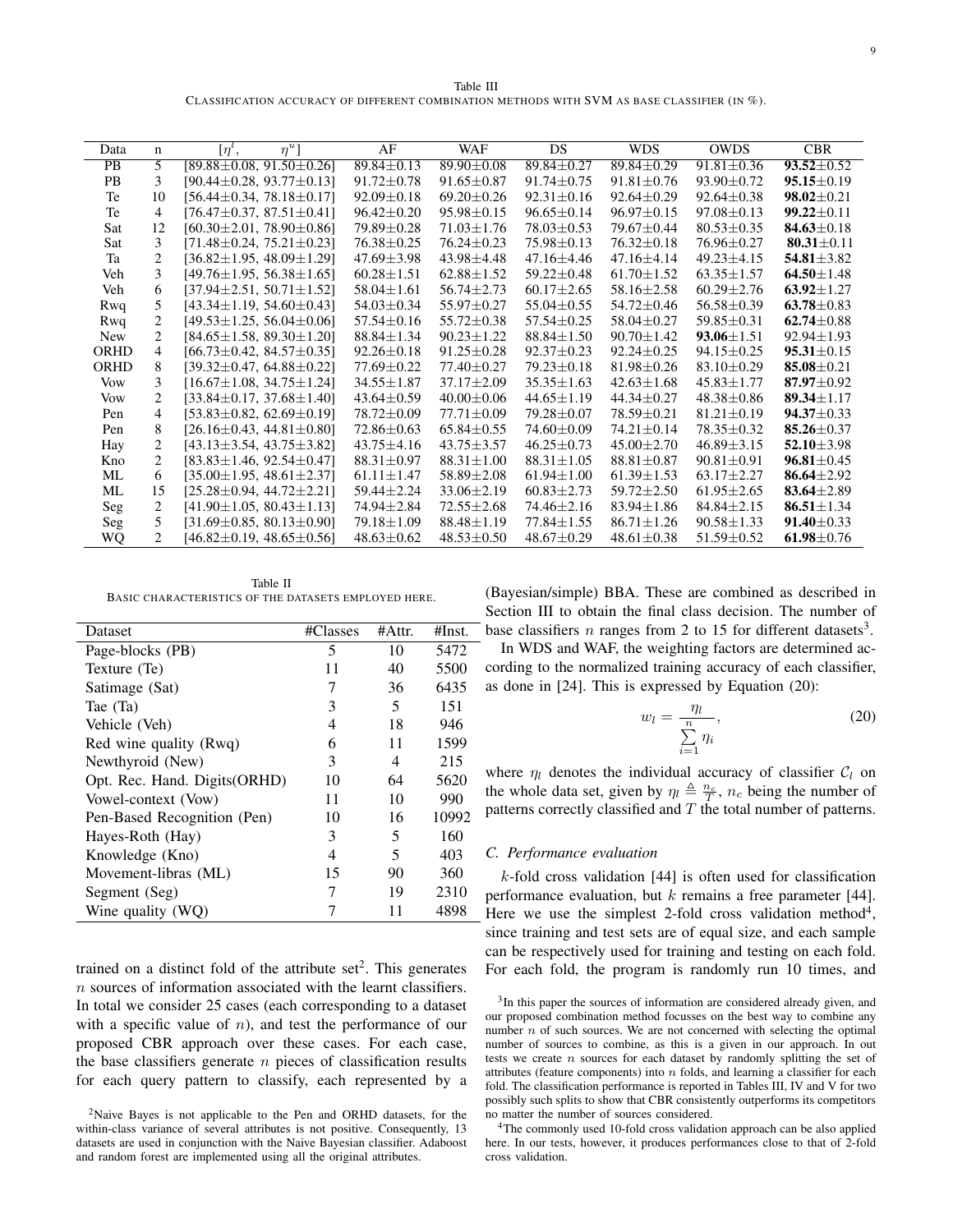we report CBR's classification performance for *K* (number of training neighbors considered) in the range *{*5*,* 6*, . . . ,* 15*}*. The mean classification accuracy together with the related standard deviation for the various competing combination methods, using respectively SVM, ENN and Bayesian base classifiers, are reported in Tables III, IV and V. The maximal and minimal accuracy of the individual classifiers are also presented as  $\eta^u \triangleq \max \eta_j$ ,  $\eta^l \triangleq \min \eta_j$ . The highest classification accuracy for each data set across the various methods is labeled in bold.

A *sign test* is used to check whether significant differences exist between our proposed CBR and other methods. In the sign test, a *Z* value is calculated as:

$$
Z \triangleq \frac{(r - 0.5) - 0.5N}{0.5N},
$$
\n(21)

where  $r > 0.5N$  is the number of cases in which CBR delivers higher accuracy than the compared method, and *N* is the total number of cases to test. The results are shown in Table VI.

Table VI PERFORMANCE COMPARISON BETWEEN CBR AND OTHER METHODS VIA THE SIGN TEST.

|                  | ΔF   | WAF  | DS   | WDS  | OWDS |
|------------------|------|------|------|------|------|
| $Z_{\text{SVM}}$ | 4.8  | 4.8  | 4.8  | 4.8  |      |
| $Z_{\rm{ENN}}$   | 4.4  | 4.8  | 4.8  | 4.4  | 4.0  |
| $Z_{\rm BAY}$    | 4.36 | 4.36 | 4.36 | 3.93 | 4.36 |

#### *D. Discussion*

From Tables III-V, one can appreciate how combining classifiers generally produces higher accuracy than the individual models, in most cases. This indicates that the different classifiers may provide important complementary knowledge, a very helpful feature for improving classification performance.

One can also note that the proposed CBR method typically yields the highest accuracy, when compared to other combination methods (i.e., DS, WDS, AF, WAF). In traditional weighted fusion methods, the weight is mainly used to control the influence of each classifier in the fusion procedure. In the weighted averaging fusion (WAF) rule, for instance, the probability of each class in the classifier's output is reduced in proportion to the given weight in the fusion process. In the weighted DS (WDS) rule, the belief on each class is roughly discounted (reassigned) to the 'total ignorance' class.

As already pointed out, such weighted fusion strategy cannot improve the accuracy of each individual piece of classification result at all. In our previous OWDS method, the weighting factors are optimized using the whole training data, and different targets share a common weight for a given classifier.

In actual reality, classification accuracy varies across different test patterns for any given classifier. In our proposed CBR method, an efficient and sophisticated belief redistribution strategy is plugged in to correct the output of a classifier for each test pattern. The involved weighting parameters (discounting factor, imprecision matrix and balance number) are estimated as a function of the training neighbors of the

classifier output for each specific test pattern, inspired by the notion that the local structure of such neighborhoods can well reveal useful information on the classifier's performance in the local region around the target. Moreover, in CBR belief is allowed to be discounted not only to other singleton classes, but also to the associated the meta-classes according to the imprecision matrix. By doing this, one can properly redistribute masses among different classes to improve accuracy. When the imprecision matrix is not reliable enough, CBR also provides a robust belief redistribution strategy based on meta-classes, aimed at reducing misclassification risks by modeling partial imprecision/confusion involving pairs of classes. These are the reasons why CBR globally outperforms other fusion methods.

Quantitatively, the *Z* values produced by the sign test for all competing fusion methods, and reported in Table VI, are all bigger than  $Z_{0.05/2} = 1.96$ . This confirms that CBR yields significantly better performance than other fusion methods.

## *E. Influence of K*

In order to test the influence of *K* on the classification performance of CBR, curves plotting accuracy versus *K ∈* [5*,* 15], for different base classifiers on various datasets, are reported in Figure 1. In the legends, *C*-n (e.g., SVM-5) means base classifier *C* (e.g., SVM) and number of classifiers being combined equal to *n* (e.g., 5). The x-axis represents K values, and y-axis represents the classification accuracy.

As it can be appreciated, variations in accuracy associated with different *K* values as generally very small. This is because training neighbors far from the pattern to classify end up playing a minor role in the belief redistribution procedure. This indicates that the performance of CBR is robust to the tuning of  $K$ , as desirable for real applications.

## *F. Computational cost*

The execution time (in seconds, *s*) of the different methods with SVM as base classifier is shown in Table VII.

Table VII shows that the proposed CBR method is indeed more time consuming than other methods, since the *K* nearest neighbors of each classification result need to be found to estimate the imprecision matrix. A tradeoff thus exists between accuracy and computation when using this approach. Generally speaking, CBR is more suitable for applications in which high classification accuracy is required whereas efficient computation is not a strong requirement.

## *G. Comparison with boosting*

Two popular ensemble learning methods, i.e. Adaboost [38] and Random Forest (RF) [39], are also included here for sake of comparison, and their classification results are shown in Table VIII. For each dataset, two cases (two values of *n*) are considered in our evaluation of CBR. We selected the case with the highest accuracy here for comparison, and the corresponding accuracy is also reported in Table VIII for the convenience. A total of 15 datasets were considered in this experiment. We found that random forests produce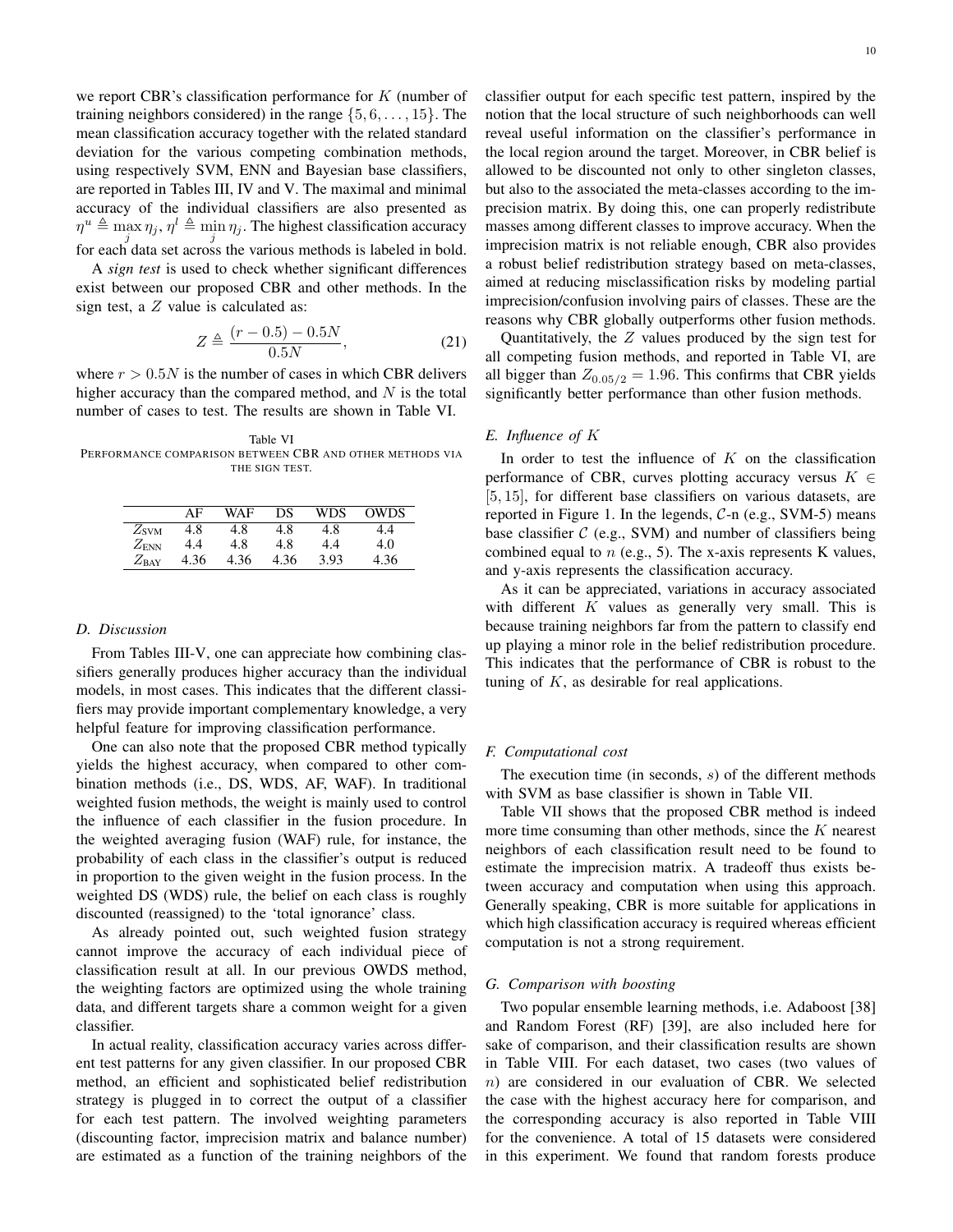

Figure 1. Plots of CBR's classification accuracy as a function of *K ∈* [5*,* 15], over different datasets and for different base classifiers.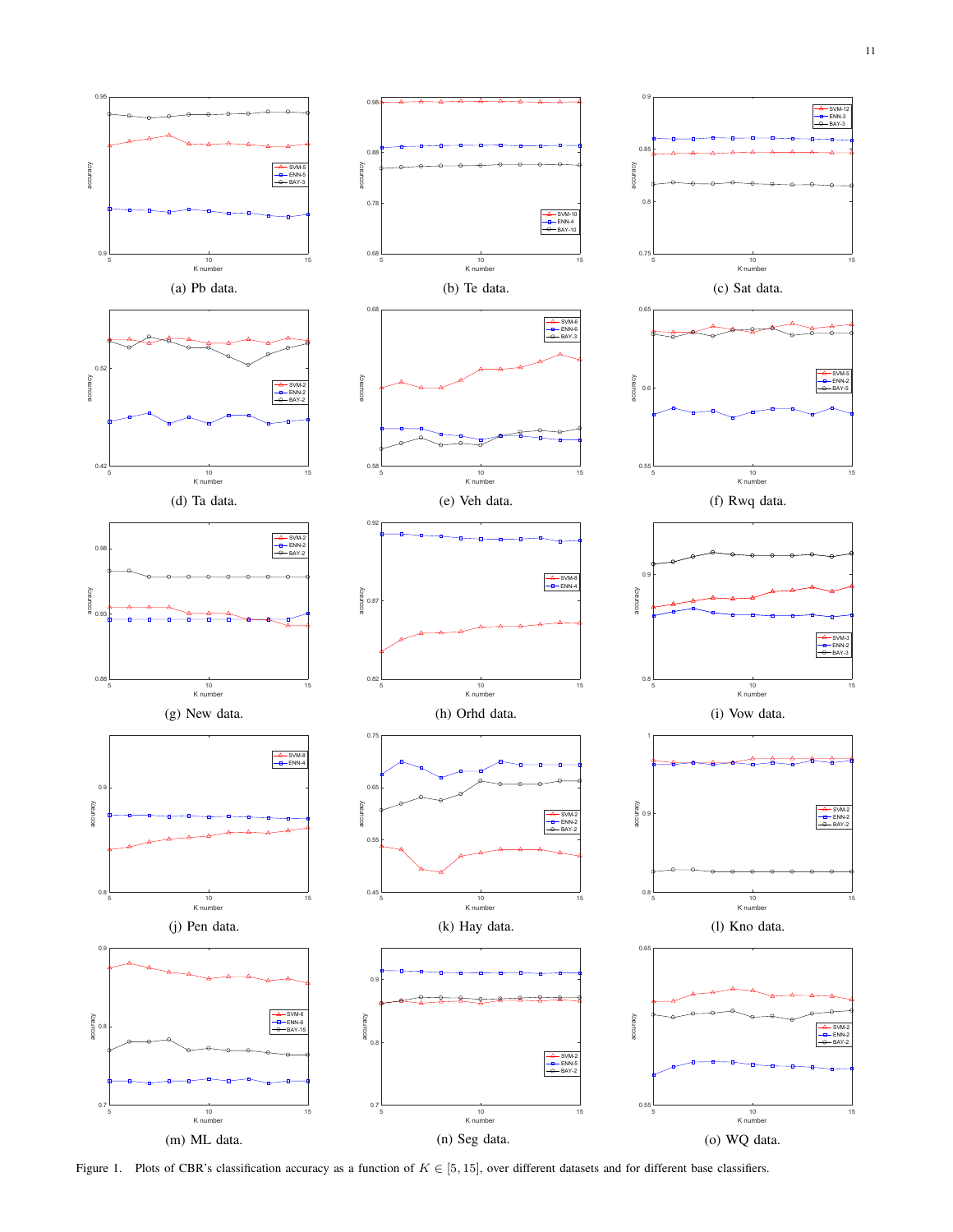Table IV CLASSIFICATION ACCURACY OF DIFFERENT COMBINATION METHODS WITH ENN BASE CLASSIFIER (IN %).

| Data        | n                           | $\eta^{u}$ ]<br>$[\eta^{\iota},$   | AF               | <b>WAF</b>       | <b>DS</b>        | <b>WDS</b>       | <b>OWDS</b>      | <b>CBR</b>       |
|-------------|-----------------------------|------------------------------------|------------------|------------------|------------------|------------------|------------------|------------------|
| <b>PB</b>   | $\overline{5}$              | $[89.77 \pm 0.01, 90.97 \pm 0.05]$ | $89.77 \pm 0.01$ | $89.77 \pm 0.01$ | $89.77 \pm 0.01$ | $89.77 \pm 0.01$ | $90.23 \pm 0.05$ | $91.32 \pm 0.20$ |
| <b>PB</b>   | 3                           | $[89.77 \pm 0.01, 91.38 \pm 0.06]$ | $89.77 \pm 0.01$ | $89.77 \pm 0.01$ | $89.77 \pm 0.01$ | $89.77 \pm 0.01$ | $90.35 \pm 0.03$ | $91.32 \pm 0.27$ |
| Te          | 10                          | $[50.85 \pm 0.69, 68.55 \pm 1.70]$ | $80.76 \pm 1.05$ | $59.13 \pm 0.39$ | $80.33 \pm 0.87$ | $80.65 \pm 1.44$ | $82.53 \pm 0.91$ | 89.89 $\pm$ 0.46 |
| Te          | $\overline{4}$              | $[56.38 \pm 0.56, 67.47 \pm 0.26]$ | 79.22±0.24       | $76.71 \pm 0.47$ | $80.05 \pm 0.46$ | $79.04 \pm 0.31$ | $81.65 \pm 0.39$ | 89.31 $\pm$ 0.55 |
| Sat         | 12                          | $[69.23 \pm 0.51, 82.35 \pm 2.27]$ | $84.34 \pm 0.31$ | $73.70 \pm 0.45$ | $84.07 \pm 0.18$ | $84.16 \pm 0.31$ | $85.03 \pm 0.25$ | 85.52 $\pm$ 0.23 |
| Sat         | 3                           | $[77.56 \pm 1.21, 78.48 \pm 1.03]$ | $83.20 \pm 1.19$ | $83.12 \pm 1.04$ | $83.34 \pm 0.87$ | 83.48±0.97       | $84.19 \pm 1.02$ | 85.99 $\pm$ 1.14 |
| Ta          | $\overline{c}$              | $[31.78 \pm 3.52, 37.51 \pm 4.48]$ | $38.83 \pm 2.01$ | $37.94 \pm 2.11$ | $39.27 \pm 2.65$ | $39.05 \pm 1.97$ | $42.61 \pm 2.86$ | $46.80 \pm 3.65$ |
| Veh         | 3                           | $[41.13 \pm 1.91, 42.43 \pm 1.01]$ | $52.72 \pm 1.56$ | $49.65 \pm 0.89$ | $52.13 \pm 0.61$ | $52.60 \pm 1.54$ | 54.10±0.94       | $56.67 \pm 1.18$ |
| Veh         | 6                           | $[37.23 \pm 0.36, 49.29 \pm 3.72]$ | $55.79 \pm 1.08$ | $55.32 \pm 0.21$ | $55.44 \pm 0.89$ | 55.32±0.89       | $56.82 \pm 0.91$ | $59.99 \pm 1.91$ |
| Rwq         | 5                           | $[40.71 \pm 0.43, 56.72 \pm 0.56]$ | $56.47 \pm 1.11$ | $57.72 \pm 1.09$ | $56.66 \pm 1.02$ | $57.35 \pm 0.94$ | $59.25 \pm 0.72$ | $60.82 \pm 0.16$ |
| Rwq         | $\overline{c}$              | $[47.72 \pm 0.90, 47.84 \pm 0.42]$ | $49.84 \pm 1.09$ | $49.72 \pm 0.93$ | $49.59 \pm 1.46$ | $49.72 \pm 1.17$ | $51.63 \pm 1.29$ | 58.47 $\pm$ 0.36 |
| <b>New</b>  | $\overline{2}$              | $[80.46 \pm 2.16, 92.11 \pm 3.19]$ | $92.11 \pm 2.13$ | $92.58 \pm 1.68$ | $92.58 \pm 1.94$ | $93.04 \pm 1.61$ | $93.15 \pm 1.55$ | $92.62 \pm 1.26$ |
| <b>ORHD</b> | 4                           | $[65.14 \pm 0.85, 72.10 \pm 1.72]$ | $85.04 \pm 0.20$ | $86.35 \pm 0.45$ | $85.09 \pm 0.29$ | $85.44 \pm 0.34$ | $86.21 \pm 0.25$ | $91.03 \pm 0.31$ |
| <b>ORHD</b> | 8                           | $[43.72 \pm 0.16, 66.76 \pm 0.23]$ | $88.24 \pm 0.43$ | $65.70 \pm 0.23$ | $87.86 \pm 0.15$ | $88.56 \pm 0.38$ | $88.91 \pm 0.21$ | 89.47 $\pm$ 0.23 |
| Vow         | 3                           | $[34.75 \pm 2.52, 42.02 \pm 2.12]$ | $65.25 \pm 2.73$ | $58.59 \pm 3.09$ | $67.78 \pm 2.65$ | $67.27 \pm 3.20$ | $69.35 \pm 2.29$ | 84.39 $\pm$ 3.32 |
| Vow         | $\overline{c}$              | $[35.56 \pm 0.76, 55.96 \pm 2.24]$ | $61.01 \pm 2.68$ | $55.45 \pm 2.86$ | $61.11 \pm 2.44$ | $61.01 \pm 2.05$ | $64.25 \pm 2.18$ | 86.22 $\pm$ 2.39 |
| Pen         | $\overline{4}$              | $[54.45 \pm 1.56, 64.69 \pm 0.93]$ | $80.19 \pm 0.82$ | 79.97 ± 1.14     | $81.04 \pm 0.60$ | $80.29 \pm 0.39$ | $83.33 \pm 0.46$ | $87.22 \pm 0.80$ |
| Pen         | 5                           | $[48.44 \pm 0.87, 62.44 \pm 1.76]$ | $81.51 \pm 0.81$ | $79.79 + 0.07$   | $81.39 \pm 1.02$ | $81.87 \pm 1.03$ | $84.16 \pm 0.89$ | 85.44 $\pm$ 0.62 |
| Hay         | $\overline{c}$              | $[54.37 \pm 0.44, 58.13 \pm 0.88]$ | $70.63 \pm 0.44$ | $66.88 \pm 0.88$ | $66.25 \pm 1.76$ | $68.13 \pm 0.44$ | $69.05 \pm 0.52$ | $68.81 \pm 0.75$ |
| Kno         | $\overline{c}$              | $[71.39 \pm 3.31, 77.36 \pm 2.82]$ | $85.82 \pm 0.86$ | $86.32 \pm 1.80$ | $87.06 \pm 1.25$ | $86.57 \pm 2.24$ | $88.15 \pm 1.16$ | $96.45 \pm 1.44$ |
| ML          | 6                           | $[30.56 \pm 1.37, 45.83 \pm 2.55]$ | $62.50 \pm 3.92$ | $56.39 \pm 1.96$ | $64.17 \pm 1.96$ | $63.33 \pm 3.92$ | $67.20 \pm 3.84$ | $73.06 \pm 3.53$ |
| ML          | 15                          | $[24.72 \pm 0.20, 40.00 \pm 1.18]$ | $65.00 \pm 3.73$ | $30.56 \pm 3.14$ | $66.94 \pm 2.35$ | $65.00 \pm 3.14$ | $68.13 \pm 3.42$ | $70.71 \pm 2.39$ |
| Seg         | 2                           | $[47.10 \pm 0.93, 69.52 \pm 1.01]$ | $79.78 \pm 2.18$ | $78.83 \pm 2.08$ | $82.55 \pm 2.22$ | $79.00 \pm 2.35$ | $83.26 \pm 2.85$ | $85.71 \pm 1.27$ |
| Seg         | 5                           | $[36.41 \pm 1.21, 71.00 \pm 2.47]$ | 78.40±0.84       | $79.05 \pm 1.15$ | $84.68 \pm 0.46$ | $77.10 \pm 0.82$ | $85.65 \pm 0.73$ | $91.15 \pm 0.55$ |
| WQ          | $\mathcal{D}_{\mathcal{L}}$ | $[44.75 \pm 0.31, 45.02 \pm 0.30]$ | $44.81 \pm 0.37$ | $44.92 \pm 0.05$ | $44.86 \pm 0.31$ | 44.79±0.40       | $45.68 \pm 0.45$ | $57.47 \pm 0.65$ |
|             |                             |                                    |                  |                  |                  |                  |                  |                  |

Table V

CLASSIFICATION ACCURACY OF DIFFERENT COMBINATION METHODS WITH BAYESIAN BASE CLASSIFIER  $(\text{IN }\mathcal{C}_0)$ .

| Data       | n                           | $\eta^u$ ]<br>$\lceil \eta^{\iota}$ , | AF               | WAF              | <b>DS</b>        | <b>WDS</b>       | <b>OWDS</b>      | <b>CBR</b>       |
|------------|-----------------------------|---------------------------------------|------------------|------------------|------------------|------------------|------------------|------------------|
| <b>PB</b>  | 5                           | $[87.19 \pm 2.98, 91.94 \pm 0.20]$    | $91.78 \pm 0.12$ | $88.23 \pm 0.21$ | $93.06 \pm 0.14$ | $92.14 \pm 0.10$ | $93.81 \pm 0.11$ | $94.10 \pm 0.12$ |
| <b>PB</b>  | 3                           | $[86.11 \pm 2.27, 92.34 \pm 0.36]$    | $92.91 \pm 1.50$ | $90.81 \pm 2.12$ | $93.92 \pm 0.49$ | $93.17 \pm 0.36$ | $93.92 \pm 0.43$ | $94.44 \pm 0.29$ |
| Te         | 10                          | $[46.05 \pm 0.17, 66.53 \pm 0.21]$    | $74.35 \pm 0.16$ | $53.51 \pm 0.19$ | $77.45 \pm 0.12$ | $75.00 \pm 0.09$ | $77.55 \pm 0.15$ | 85.36 $\pm$ 0.34 |
| Te         | $\overline{4}$              | $[54.15 \pm 0.04, 66.80 \pm 0.21]$    | $72.02 \pm 0.36$ | $70.91 \pm 0.34$ | 77.45 ± 0.16     | $73.38 \pm 0.49$ | $77.97 \pm 0.38$ | 83.08 $\pm$ 0.41 |
| Sat        | 12                          | $[61.71 \pm 0.28, 79.55 \pm 0.09]$    | $77.28 \pm 0.05$ | $77.27 \pm 0.06$ | $76.85 \pm 0.07$ | $77.11 \pm 0.12$ | $77.68 \pm 0.09$ | 79.10 $\pm$ 0.11 |
| Sat        | 3                           | $[76.27 \pm 0.08, 79.53 \pm 0.09]$    | $81.18 \pm 0.08$ | $81.17 \pm 0.09$ | $80.00 \pm 0.12$ | $80.64 \pm 0.10$ | $80.82 \pm 0.16$ | 81.64 $\pm$ 0.23 |
| Ta         | $\mathcal{D}_{\mathcal{L}}$ | $[39.96 \pm 2.01, 47.01 \pm 2.64]$    | $48.56 \pm 2.13$ | $49.24 \pm 1.36$ | $49.01 \pm 2.89$ | $48.96 \pm 2.91$ | $50.18 \pm 2.65$ | $54.05 \pm 3.28$ |
| Veh        | 3                           | $[39.72 \pm 1.34, 51.89 \pm 1.92]$    | $49.53 \pm 2.59$ | $52.25 \pm 1.42$ | $47.28 \pm 3.93$ | $50.35 \pm 2.17$ | $52.19 \pm 2.75$ | $59.77 \pm 3.18$ |
| Veh        | 6                           | $[36.76 \pm 1.50, 43.38 \pm 0.17]$    | $47.28 \pm 0.67$ | 49.53±2.34       | $45.51 \pm 0.08$ | $48.23 \pm 0.33$ | $57.95 \pm 0.46$ | $63.84 \pm 1.09$ |
| Rwq        | 5.                          | $[39.15 \pm 0.68, 55.10 \pm 0.33]$    | $56.10 \pm 0.55$ | $56.22 \pm 0.52$ | $56.22 \pm 0.73$ | $56.60 \pm 0.80$ | 57.65 $\pm$ 0.86 | $63.49 \pm 1.05$ |
| Rwq        | 2                           | $[42.90 \pm 2.15, 56.10 \pm 0.23]$    | $55.85 \pm 1.72$ | $53.66 \pm 1.52$ | $56.85 \pm 1.18$ | $57.16 \pm 0.88$ | $59.08 \pm 1.01$ | $62.75 \pm 1.04$ |
| <b>New</b> | 2                           | $[88.85 \pm 0.83, 91.65 \pm 0.60]$    | $95.82 \pm 0.53$ | $95.83 \pm 0.76$ | $95.82 \pm 0.53$ | $95.83 \pm 0.96$ | $95.83 \pm 0.83$ | $95.90 + 0.91$   |
| <b>Vow</b> | 3                           | $[36.97 \pm 1.14, 42.32 \pm 1.79]$    | $67.88 \pm 1.00$ | $61.62 \pm 2.24$ | $71.62 \pm 0.29$ | $68.08 \pm 2.57$ | $75.35 \pm 1.89$ | $91.74 \pm 1.48$ |
| <b>Vow</b> | 2                           | $[47.68 \pm 1.21, 58.99 \pm 0.86]$    | $66.97 \pm 2.71$ | $63.74 \pm 1.76$ | $71.62 \pm 1.62$ | $66.67 \pm 1.52$ | $75.96 \pm 1.65$ | $90.56 \pm 1.19$ |
| Hay        | 2                           | $[53.13 \pm 2.03, 56.25 \pm 1.20]$    | $61.87 \pm 4.19$ | $58.75 \pm 3.70$ | $59.38 \pm 3.72$ | $65.63 \pm 3.92$ | $64.23 \pm 3.83$ | $64.32 \pm 3.40$ |
| Kno        | 2                           | $[31.84 \pm 1.56, 79.10 \pm 1.35]$    | $80.10 \pm 1.43$ | $80.10 \pm 1.51$ | $83.33 \pm 1.52$ | 79.85±1.36       | $81.85 \pm 1.49$ | $82.63 \pm 1.60$ |
| ML         | 6                           | $[27.78 \pm 1.59, 40.00 \pm 1.67]$    | $50.28 \pm 0.86$ | $47.50 \pm 2.24$ | $69.44 \pm 1.20$ | $50.00 \pm 0.93$ | $71.33 \pm 1.18$ | $73.48 \pm 1.89$ |
| ML         | 15                          | $[21.11 \pm 0.83, 33.06 \pm 1.87]$    | $48.06 \pm 1.74$ | $27.78 \pm 2.78$ | $69.44 \pm 4.03$ | $48.89 \pm 2.53$ | $72.45 \pm 2.41$ | $77.17 \pm 2.39$ |
| Seg        | 2                           | $[49.91 \pm 0.41, 79.52 \pm 0.76]$    | $67.53 \pm 0.40$ | 59.57 ± 0.26     | $80.39 \pm 0.57$ | $80.17 \pm 0.70$ | $83.52 \pm 0.55$ | 86.94 $\pm$ 0.87 |
| Seg        | 5.                          | $[30.22 \pm 0.32, 75.89 \pm 0.74]$    | $77.19 \pm 0.82$ | $80.09 \pm 0.34$ | $80.39 \pm 0.54$ | $80.22 \pm 1.06$ | $83.98 \pm 0.73$ | 89.28 $\pm$ 0.92 |
| WQ         | 2.                          | $[41.40 \pm 0.29, 46.82 \pm 0.37]$    | $47.73 \pm 0.19$ | $46.04 \pm 0.62$ | $48.00 \pm 0.06$ | $48.04 \pm 0.22$ | $50.85 \pm 0.42$ | 60.77 $\pm$ 0.72 |

performances comparable to that of CBR. While CBR yields higher accuracy than RF on some datasets, RF outperforms CBR on others. More precisely, in our tests CBR coupled with SVM is able to produce higher accuracy than Adaboost and RF on 9 datasets, whereas RF yields the highest accuracy on the remaining 6 benchmarks.

We need to stress, however, that CBR operates on a principle which is quite distinct from those upon which both Adaboost and random forests are built. Specifically, in this work the various pieces of information (i.e., the classifiers outputs) are passed to a fusion center, where the CBR approach is used to efficiently combine classification results. The original attribute values of the patterns are not at all involved in such a decision level fusion process. In contrast, both Adaboost and RF require access to the attribute values of the patterns in order to generate (weak) sub-classifiers, which are then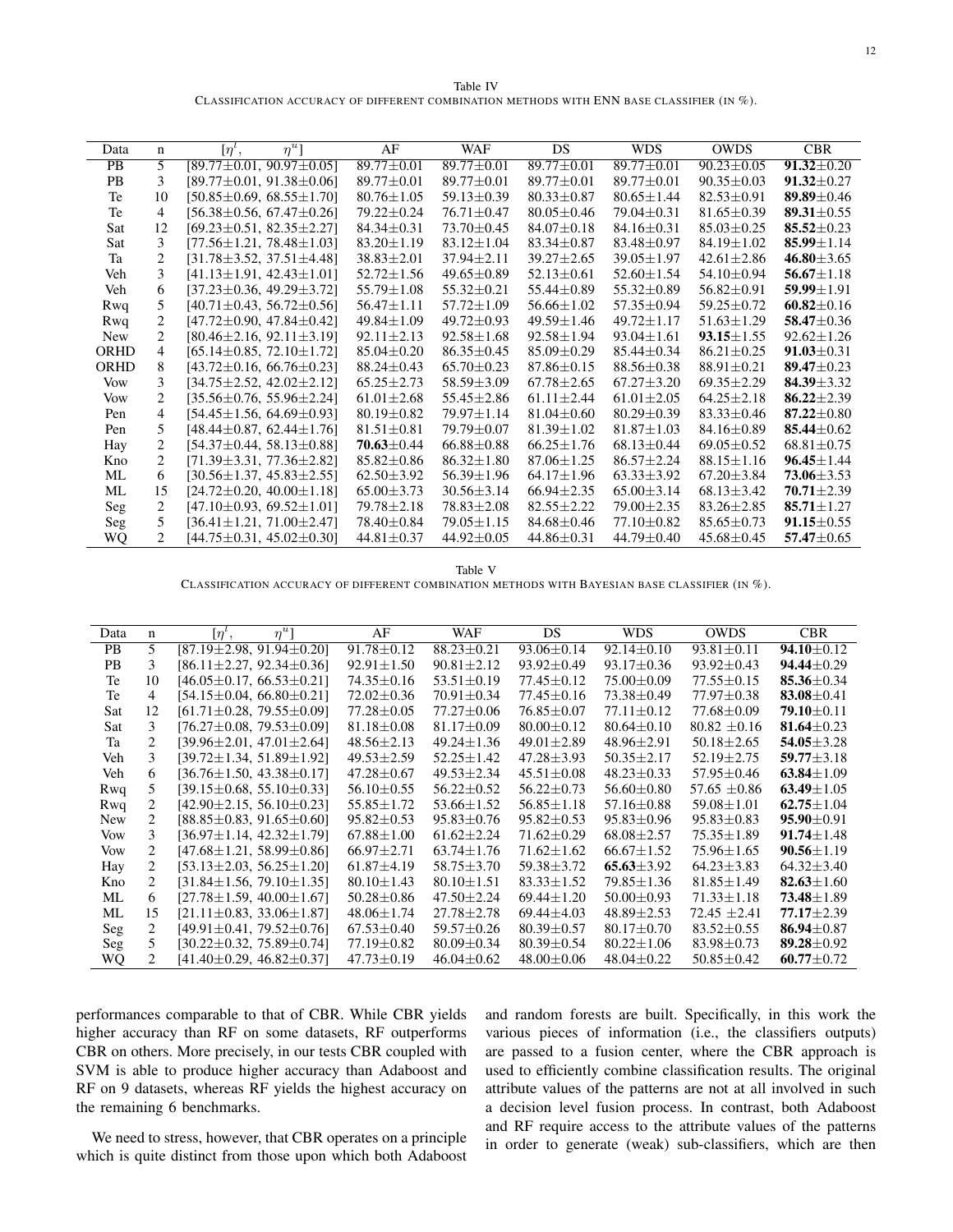| Data       | Ada              | RF               | CBR              |
|------------|------------------|------------------|------------------|
| <b>PR</b>  | $93.44 + 0.20$   | $97.14 + 0.23$   | $95.15 \pm 0.19$ |
| Te         | $56.92 + 3.84$   | 78.96±0.64       | $99.22 + 0.11$   |
| Sat        | $78.60 + 0.46$   | $90.68 + 0.19$   | $84.63 + 0.18$   |
| Та         | $40.01 + 3.42$   | $51.33 + 3.78$   | $54.81 + 3.82$   |
| Veh        | $54.48 + 2.49$   | $73.78 + 0.87$   | $64.50 + 1.48$   |
| Rwq        | $56.35 \pm 0.36$ | $63.66 \pm 1.09$ | $63.78 + 0.83$   |
| <b>New</b> | $94.23 + 1.15$   | $94.70 + 0.76$   | $92.94 + 1.93$   |
| ORHD       | $68.10 \pm 1.09$ | 87.96±0.44       | $95.31 + 0.15$   |
| Vow        | $30.23 + 3.11$   | $72.38 + 2.24$   | $89.34 + 1.17$   |
| Pen        | $51.30 + 1.35$   | $88.55 + 0.25$   | $94.37 + 0.33$   |
| Hay        | $56.63 + 5.23$   | $79.63 + 3.04$   | $52.10 + 3.98$   |
| Kno        | $79.23 + 1.68$   | $93.76 + 1.07$   | $96.81 + 0.45$   |
| ML.        | $18.92 \pm 1.67$ | $45.11 \pm 2.79$ | 86.64 $\pm$ 2.92 |
| Seg        | $69.84 + 1.84$   | $91.04 + 0.47$   | $91.40 + 0.33$   |
| WО         | $47.36 + 1.29$   | $63.47 + 0.56$   | $61.98 + 0.76$   |

Table VII EXECUTION TIME(S) OF THE DIFFERENT COMBINATION METHODS WITH SVM AS BASE CLASSIFIER.

| Data | $\mathbf n$    | AF     | <b>WAF</b> | DS     | <b>WDS</b> | <b>OWDS</b> | <b>CBR</b> |
|------|----------------|--------|------------|--------|------------|-------------|------------|
| PB   | 5              | 0.2421 | 0.2429     | 0.3819 | 0.3860     | 0.3941      | 0.5996     |
| PB   | 3              | 0.2418 | 0.2420     | 0.3784 | 0.3817     | 0.3910      | 0.5253     |
| Te   | 10             | 0.0041 | 0.0046     | 0.0544 | 0.0612     | 0.0779      | 1.1307     |
| Te   | $\overline{4}$ | 0.0038 | 0.0038     | 0.0285 | 0.0312     | 0.0360      | 1.1307     |
| Sat  | 12             | 0.3205 | 0.3277     | 0.5720 | 0.5913     | 0.6054      | 0.8337     |
| Sat  | 3              | 0.3175 | 0.3175     | 0.2337 | 0.2856     | 0.2915      | 0.8337     |
| Ta   | $\overline{c}$ | 0.0011 | 0.0011     | 0.0020 | 0.0032     | 0.0041      | 0.0063     |
| Veh  | 3              | 0.0007 | 0.0007     | 0.0023 | 0.0029     | 0.0037      | 0.0176     |
| Veh  | 6              | 0.0011 | 0.0011     | 0.0036 | 0.0049     | 0.0053      | 0.0197     |
| Rwq  | 5              | 0.0012 | 0.0012     | 0.0069 | 0.0074     | 0.0079      | 0.0753     |
| Rwq  | $\overline{c}$ | 0.0011 | 0.0011     | 0.0037 | 0.0044     | 0.0048      | 0.0420     |
| New  | $\overline{c}$ | 0.0002 | 0.0002     | 0.0006 | 0.0008     | 0.0008      | 0.0026     |
| ORHD | $\overline{4}$ | 0.0041 | 0.0042     | 0.0258 | 0.0294     | 0.0337      | 0.7269     |
| ORHD | 8              | 0.0041 | 0.0042     | 0.0462 | 0.0498     | 0.0522      | 0.9690     |
| Vow  | 3              | 0.0008 | 0.0008     | 0.0038 | 0.0043     | 0.0056      | 0.0547     |
| Vow  | $\overline{c}$ | 0.0008 | 0.0008     | 0.0027 | 0.0032     | 0.0032      | 0.0429     |
| Pen  | $\overline{4}$ | 0.0084 | 0.0084     | 0.0678 | 0.0714     | 0.0764      | 1.3895     |
| Pen  | 8              | 0.0085 | 0.0088     | 0.1013 | 0.1098     | 0.1115      | 1.9052     |
| Hay  | $\overline{c}$ | 0.0002 | 0.0002     | 0.0005 | 0.0008     | 0.0008      | 0.0020     |
| Kno  | $\overline{2}$ | 0.0003 | 0.0003     | 0.0010 | 0.0014     | 0.0015      | 0.0059     |
| ML   | 6              | 0.0005 | 0.0005     | 0.0027 | 0.0036     | 0.0045      | 0.0563     |
| ML   | 15             | 0.0005 | 0.0005     | 0.0067 | 0.0090     | 0.0107      | 0.1189     |
| Seg  | $\overline{c}$ | 0.0014 | 0.0015     | 0.0076 | 0.0085     | 0.0092      | 0.0856     |
| Seg  | 5              | 0.0017 | 0.0018     | 0.0094 | 0.0113     | 0.0129      | 0.1521     |
| WQ   | $\overline{c}$ | 0.0027 | 0.0031     | 0.0138 | 0.0155     | 0.0159      | 0.2572     |

integrated to improve accuracy. CBR and these two ensemble learning methods, therefore, are really designed to deal with completely different fusion settings. Whenever the fusion center receives multiple classification results from different information sources but the original pattern attributes cannot be obtained, then CBR is a sensible option. If pattern attributes are available, RF is a reasonable alternative choice for the classification task.

## V. CONCLUSIONS

Evidence theory has been widely applied to classifier fusion, as each classifier output can be represented by a piece of evidence in the form of a Basic Belief Assignment. The various pieces of evidences may have different qualities of classification, and they are usually discounted using different weights before combination.

In order to achieve the best possible fusion performance, in this paper a new Credal Belief Redistribution (CBR) method was proposed to amend the evidence prior to combination. In CBR, the K-Nearest Neighbors of each piece of evidence are found at first to calculate the parameters of the discounting process. The amount of mass/belief to be redistributed mainly depends on the distance between the piece of evidence and its training neighbors. Larger distances allow less mass to enter the redistribution procedure. An imprecision matrix is estimated based on the K neareast neighbors to characterize the degree of imprecision of the classification, i.e., the probability of a target to belong to each possible class, given the classification result declared by the classifier at hand. Since the neighbors may or may not adequately represent the evidence, we cannot completely trust the related imprecision matrix for evidence correction. As a consequence, CBR allows us to reassign masses from single classes to both other singleton classes or to meta-classes (i.e., disjunctions of two classes). The transfer of belief between different singleton classes can efficiently improve the accuracy of evidence when the imprecision matrix is very reliable, but carries misclassification risks when this is not the case. Redistributing a fraction of the mass to the meta-classes can mitigate this risk by properly modeling partial imprecision. As a result, CBR is able to well balance degree of specificity and misclassification risk in the evidence correction process. The multiple pieces of corrected evidence are finally combined by DS rule for pattern classification.

Various real datasets from the UCI repository were employed to evaluate the performance of CBR. Our experimental results show that CBR can indeed improve classification accuracy over other related fusion methods. The classification accuracy of CBR is robust to the choice of *K*, the number of neighbors, which is appealing for real applications.

As a limitation, the computation burden of CBR is significant, but unavoidable in our strive to improve accuracy. So the application of CBR, as currently formulated, is constrained in cases in which fast computation is required, for instance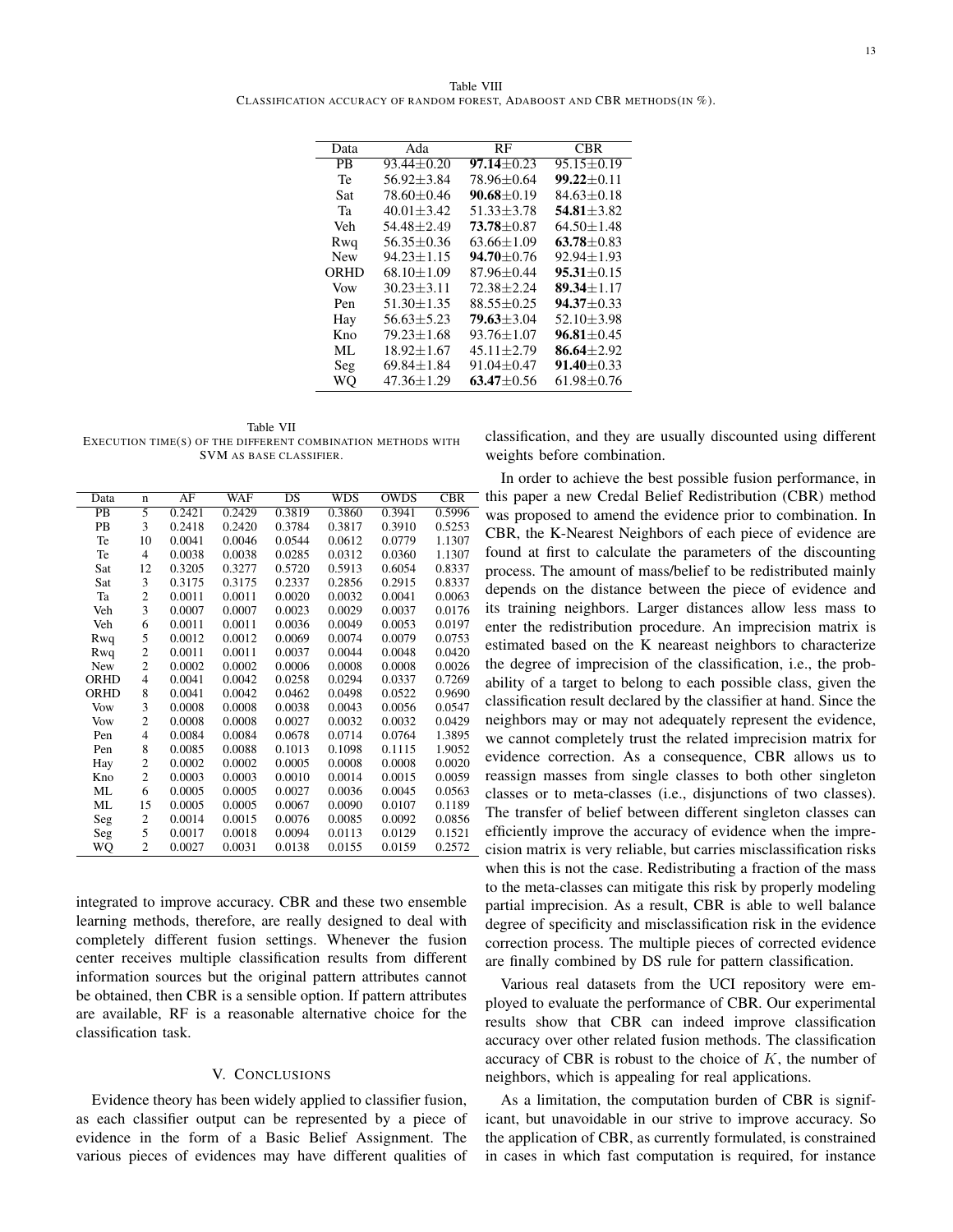when dealing with truly big datasets. In our future work we will indeed work towards developing a faster, more efficient credal belief redistribution method, by adding elements of unsupervised learning. Namely, close classification results can be grouped together in order to have to calculate only one imprecision matrix per group, thus significantly reducing the computation burden. In parallel, we seek to extend CBR's range of applications to include complex, real-world tasks, such as multi-source information fusion (using e.g. SAR, traditional and infrared imagery) for target identification in uncertain environments.

#### ACKNOWLEDGEMENTS

This work has been partially supported by National Natural Science Foundation of China (Nos.61672431, 61790552, 61790554) and Shaanxi Science Fund for Distinguished Young Scholars (No.2018JC-006).

#### **REFERENCES**

- [1] E. Blasch, P. Valin, A.L. Jousselme, D. Lambert, E. Bosse, *Top ten trends in High-Level Information Fusion*, 15th International Conference on Information Fusion, Singapore, 2012.
- [2] P. Hui Foo, G. Wah Ng, *High-level Information Fusion: An Overview*, Journal of Advance in Information Fusion, Vol. 8(1):33-72, 2013.
- [3] G. Shafer, *A mathematical theory of evidence*, Princeton Univ. Press, 1976.
- [4] P. Smets, *The combination of evidence in the transferable belief model*, IEEE Trans. Pattern Analysis and Machine Intelligence, Vol. 12(5):447–458,1990.
- [5] J.B. Yang, D.l. Xu, *Evidential reasoning rule for evidence combination*, Artificial Intelligence, Vol. 205:1–29, 2013.
- [6] F. Smarandache, J. Dezert (Editors), *Advances and applications of DSmT for information fusion*, American Research Press, Rehoboth, Vols. 1-4, 2004-2015. http://www.onera.fr/staff/jean-dezert?page=2
- [7] A.-L. Jousselme, C. Liu, D. Grenier, E. Bosse,´ *Measuring ambiguity in the evidence theory*, IEEE Trans. Systems, Man & Cybernetics - Part A: systems, Vol.36(5):890–903, 2006.
- [8] T. Denœux, *A neural network classifier based on Dempster-Shafer theory*, IEEE Trans. Systems, Man and Cybernetics - Part A, Vol.30(2):131–150, 2000.
- [9] T. Denœux, *A k-nearest neighbor classification rule based on Dempster-Shafer Theory*, IEEE Trans. Systems, Man and Cybernetics, Vol. 25(5):804–813, 1995.
- [10] Z.g Liu, Q. Pan, J. Dezert, G. Mercier, *Hybrid classification system for uncertain Data*, IEEE Trans. Systems, Man, and Cybernetics: Systems, Vol.47(10):2783–2790, 2017.
- [11] Z.g. Liu, Q. Pan, G. Mercier, J. Dezert, *A new incomplete pattern classification method based on evidential reasoning*, IEEE Trans. Cybernetics, Vol.45(4):635–646, 2015.
- [12] C. Lian, S. Ruan, T. Denœux, *Dissimilarity metric learning in the belief function framework*, IEEE Trans. Fuzzy Systems, Vol. 24(6): 1555–1564, 2016.
- [13] L. Jiao, T. Denœux, Q. Pan, *A hybrid belief rule-based classification system based on uncertain training data and expert knowledge*, IEEE Trans. Systems, Man and Cybernetics: Systems, Vol. 46(12):1711– 1723, 2016.
- [14] Z.g. Su, T. Denœux, Y.-S. Hao, M. Zhao, *Evidential K-NN Classification with Enhanced Performance via Optimizing a Class of Parametric Conjunctive t-Rules*, Knowledge-Based Systems, Vol.142:7–16, 2018.
- [15] T. Denoeux, S. Li and S. Sriboonchitta, *Evaluating and comparing soft partitions: an approach based on Dempster-Shafer theory*, IEEE Trans. Fuzzy Systems, Vol. 26(3):1231–1244, 2018.
- [16] Z.g. Liu, Q. Pan, J. Dezert, G. Mercier, *Credal c-means clustering method based on belief functions*, Knowledge-Based Systems, Vol.74: 119–132, 2015.
- [17] T. Denœux, *Maximum likelihood estimation from uncertain data in the belief function framework*, IEEE Trans. Knowledge and Data Engineering, Vol.25(1):119–130, 2013.
- [18] B. Quost, M.-H. Masson, T. Denœux, *Classifier fusion in the Dempster-Shafer framework using optimized t-norm based combination rules*, International Journal of Approximate Reasoning, Vol.52(3):353–374, 2011.
- [19] Y.X. Bi, J.W. Guan, D. Bell, *The combination of multiple classifiers using an evidential reasoning approach*, Artificial Intelligence, Vol. 172: 1731–1751, 2008.
- [20] Z.g. Liu, J. Dezert, Q. Pan, G. Mercier, *Combination of sources of evidence with different discounting factors based on a new dissimilarity measure*, Decision Support Systems, Vol.52(1):133–141, 2011.
- [21] S. Huang, X. Su, Y. Hu, S. Mahadevan, Y. Deng, *A new decisionmaking method by incomplete preferences based on evidence distance*, Knowledge-Based Systems, Vol.56:264–272, 2014.
- [22] Z. Feng, Z. Zhou, C. Hu, L. Chang, G. Hu, F. Zhao, *A new belief rule base model with attribute reliability*, IEEE Trans. Fuzzy Systems, 2019, DOI 10.1109/TFUZZ.2018.2878196.
- [23] D. Ruta, B. Gabrys, *An overview of classifier fusion methods*, Computing and Information Systems, Vol.7:1–10, 2000.
- [24] F. Moreno-Seco, J.M. Inesta, P.J. Ponce de Leon, L. Mico, *Comparison of classifier fusion methods for classification in pattern recognition tasks*, D.-Y. Yeung et al. (Eds.): Springer-Verlag Berlin Heidelberg, pp. 705–713, 2006.
- [25] Z.W. Yu, L. Li, J.M. Liu, G.Q. Han, *Hybrid adaptive classifier ensemble*, IEEE Trans. Cybernetics, Vol. 45(2):177–190, 2015.
- [26] Z.g. Liu, Q. Pan, J. Dezert, A. Martin, *Combination of classifiers with optimal weight based on evidential reasoning*, IEEE Trans. Fuzzy Systems, Vol. 26(3):1217–1230,2018.
- [27] A. Martin, *About conflict in the theory of belief functions*, 2nd International conference on Belief Functions, Compiegne, France, May, 2012.
- [28] A. Martin, A.L. Jousselme, C. Osswald, *Conflict measure for the discounting operation on belief functions*. 11st International Conference on Information Fusion, Cologne, Germany, July, 2008.
- [29] A.-L. Jousselme, P. Maupin, *Distances in evidence theory: comprehensive survey and generalizations*, International Journal of Approximate Reasoning, Vol.53(2):118–145, 2012.
- [30] S. Destercke, P. Buche, B. Charnomordic, *Evaluating data reliability: an evidential answer with application to a web-enabled data warehouse*, IEEE Trans. Knowledge and Data Engineering, Vol.25(1):92– 105, 2013.
- [31] L. Kuncheva, *Combining pattern classifiers: methods and algorithms*, Wiley, 2004.
- [32] Y. Yang, D. Han, *A new distance-based total uncertainty measure in the theory of belief functions*, Knowledge-Based Systems, Vol. 94:114- 123, 2016.
- [33] W. Liu, *Analyzing the degree of conflict among belief functions*, Artificial Intelligence, Vol.170(11):909–924, 2006.
- [34] L.I. Kuncheva, *A theoretical study on six classifier fusion strategies*, IEEE Trans. Pattern Analysis and Machine Intelligence, Vol.24(2):281– 286, 2002.
- [35] D. Mercier, B. Quost, T. Denœux, *Refined modeling of sensor reliability in the belief function framework using contextual discounting*, Information Fusion, Vol.9(2):246–258, 2008.
- [36] Z.g. Liu, Q. Pan, J. Dezert , J.w. Han, Y. He, *Classifier fusion with contextual reliability evaluation*, IEEE Trans. Cybernetics, Vol.48(5):1605– 1618, 2018 .
- [37] J. Dezert, A. Tchamova, *On the validity of Dempster's fusion rule and its interpretation as a generalization of Bayesian fusion rule*, International Journal of Intelligent Systems, Vol. 29(3):223–252, 2014.
- [38] Y. Freund, *A more robust boosting algorithm*, arXiv:0905.2138v1, 2009.
- [39] L. Breiman, *Random Forests*, Machine Learning, Vol.45:5–32, 2001.
- [40] George B. Dantzig, Mukund N. Thapa, *Linear Programming 2: Theory and Extensions*, Springer-Verlag, 2003.
- [41] Florian A. Potra, Stephen J. Wright,*Interior-point methods*, Journal of Computational and Applied Mathematics, Vol.124 ( $1i\frac{1}{2}$ C2): 281–302, 2000.
- [42] N. Cristianini, J. Shawe-Taylor, *An introduction to support vector machines*, Cambridge University Press, Cambridge, 2000.
- [43] S. Russell, P.Norvig, *Artificial intelligence: a modern approach*, Prentice Hall (second edition), 2003.
- [44] S. Geisser, *Predictive inference: an introduction*, New York, NY: Chapman and Hall, 1993.